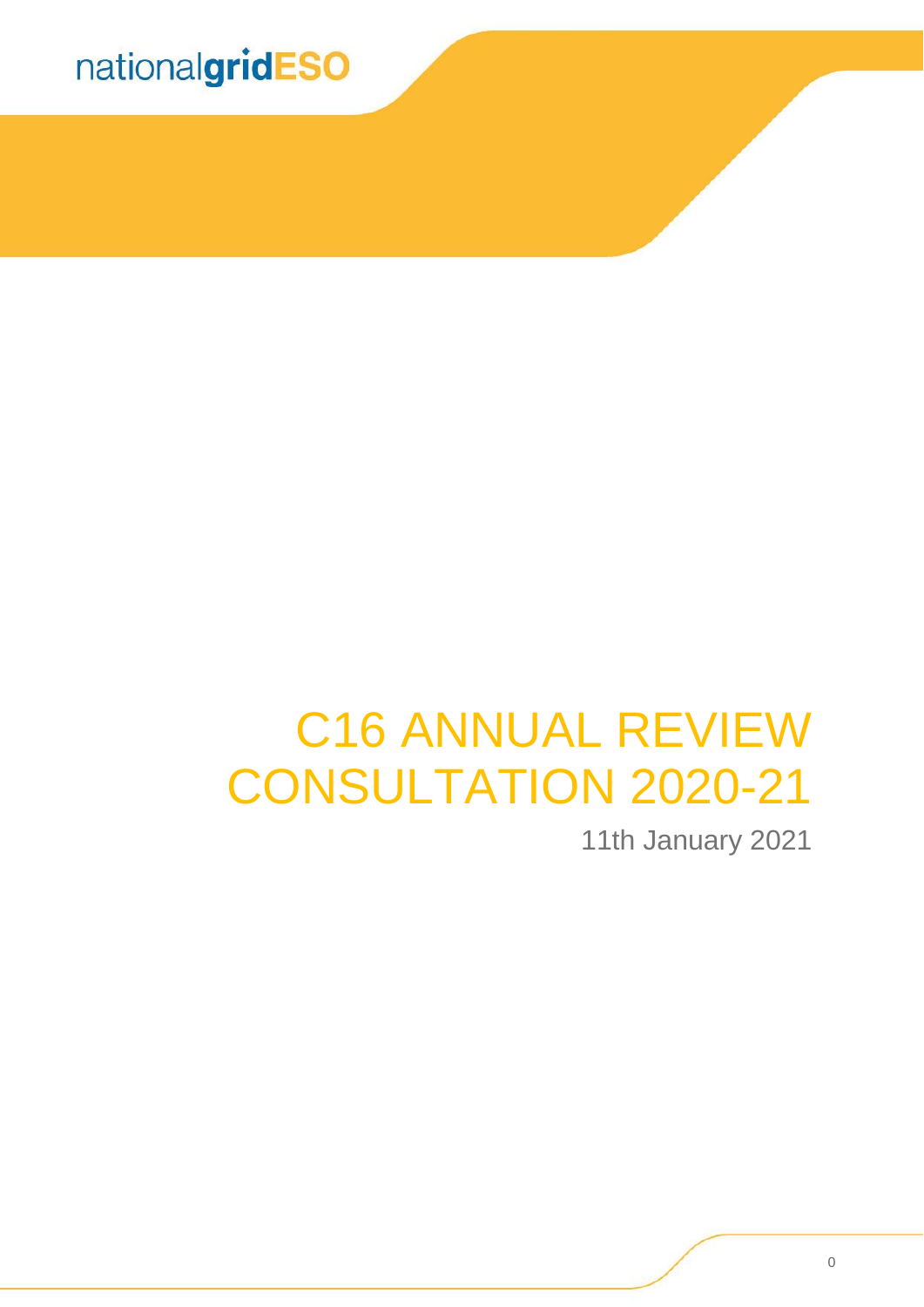### **Contents**

| <b>Executive Summary</b>                                | $\overline{2}$ |
|---------------------------------------------------------|----------------|
| <b>Introduction</b>                                     | 3              |
| Overview of C16 Process                                 | 3              |
| 2020-21 Industry Event - Summary of Industry Feedback   | 5              |
| <b>Responses to Early Consultation</b>                  | 6              |
| <b>Review of Suggested Changes</b>                      | 16             |
| Proposals for the Procurement Guidelines Review 2020-21 | 16             |
| Proposals for the BPS Review 2020-21                    | 18             |
| Proposals for the BSAD Review 2020-21                   | 18             |
| Proposals for the ABSVD Review 2020-21                  | 19             |
| Proposals for the SMAF Review 2020-21                   | 19             |
| <b>The Consultation</b>                                 | 20             |
| The Questions                                           | 20             |
| How to Respond                                          | 21             |
| Appendix A                                              | 22             |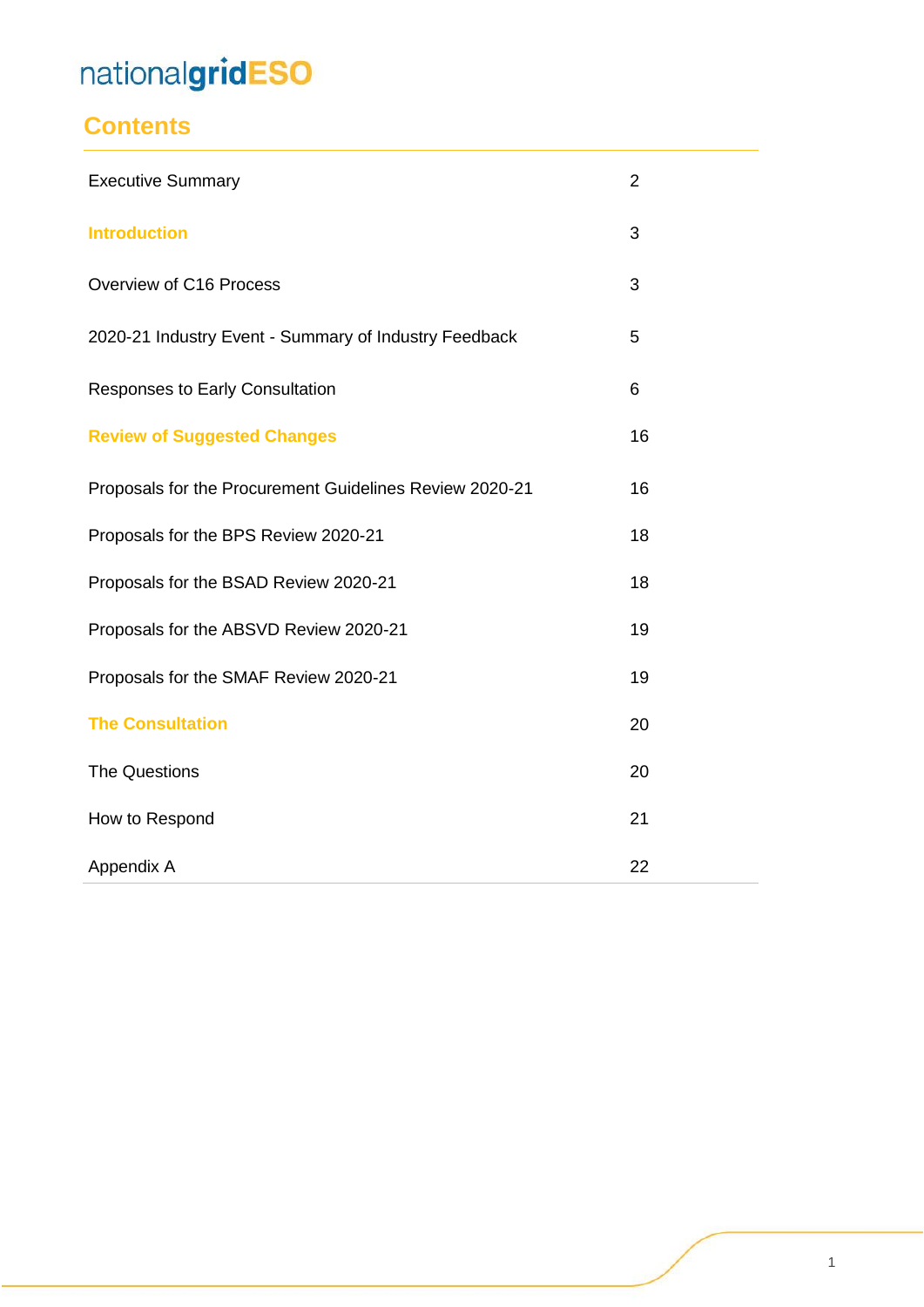### **Executive Summary**

This consultation has been produced in addition to the requirements of Condition C16 of the Transmission Licence to undertake a review of National Grid Electricity System Operator's (NGESO) C16 Statements.

NGESO held an industry forum on the 10<sup>th</sup> November 2020 and a subsequent early consultation which ran until early December 2020. The aim of these was to allow both NGESO and industry the opportunity to share their early thoughts on what changes should be considered to the five C16 statements this year and what could be considered for future reviews.

This consultation will summarise NGESO's view on the early consultation responses we received and provide further clarity on the position of some of the changes NGESO will be recommending.

NGESO's key focus areas for the C16 statements this year remain:

• Existing products such as STOR and Fast Reserve (FR) within the Procurement Guidelines

#### **Key Dates:**

**Official Consultation Release:**  11th January 2021

**Official Consultation Deadline:** 8 th February 2021

**Documents sent to Ofgem:** 15<sup>th</sup> February 2021

**Ofgem Direction**: 15th March 2021

**Revised C16 Statements go live:** 1 st April 2021

- New products such as Dynamic Containment (DC) and how they will be reflected in both the Procurement Guidelines and ABSVD
- Consideration of further products including Reserve Reform and a downward flexibility product similar to Optional Downward Flexibility Management (ODFM)
- Review of the reports and how they could be improved in the future

This consultation provides an opportunity for any further detailed industry views on the proposed changes and invites views on any other aspects of the subject documents for consideration.

Responses are required by close of play 8<sup>th</sup> February 2021. Details on how to make a response can be found in the Consultation Questions section.

Following receipt of responses to this consultation NGESO and from both the industry forum and the early consultation, NGESO will produce a report that will summarise the final changes they will look to make to this year's statements to Ofgem for review.

The current versions of the C16 statements, this consultation, industry responses and the consultation report will all be published at the link below: <https://www.nationalgrideso.com/balancing-services/c16-statements-and-consultations>

If you have any questions about this document, please contact:

Jamie Webb Markets, National Grid Electricity System Operator

Tel: +44 (0) 7768537317 Email: [balancingservices@nationalgrideso.com](mailto:balancingservices@nationalgrideso.com)



Mark Herring Code Change Delivery Manager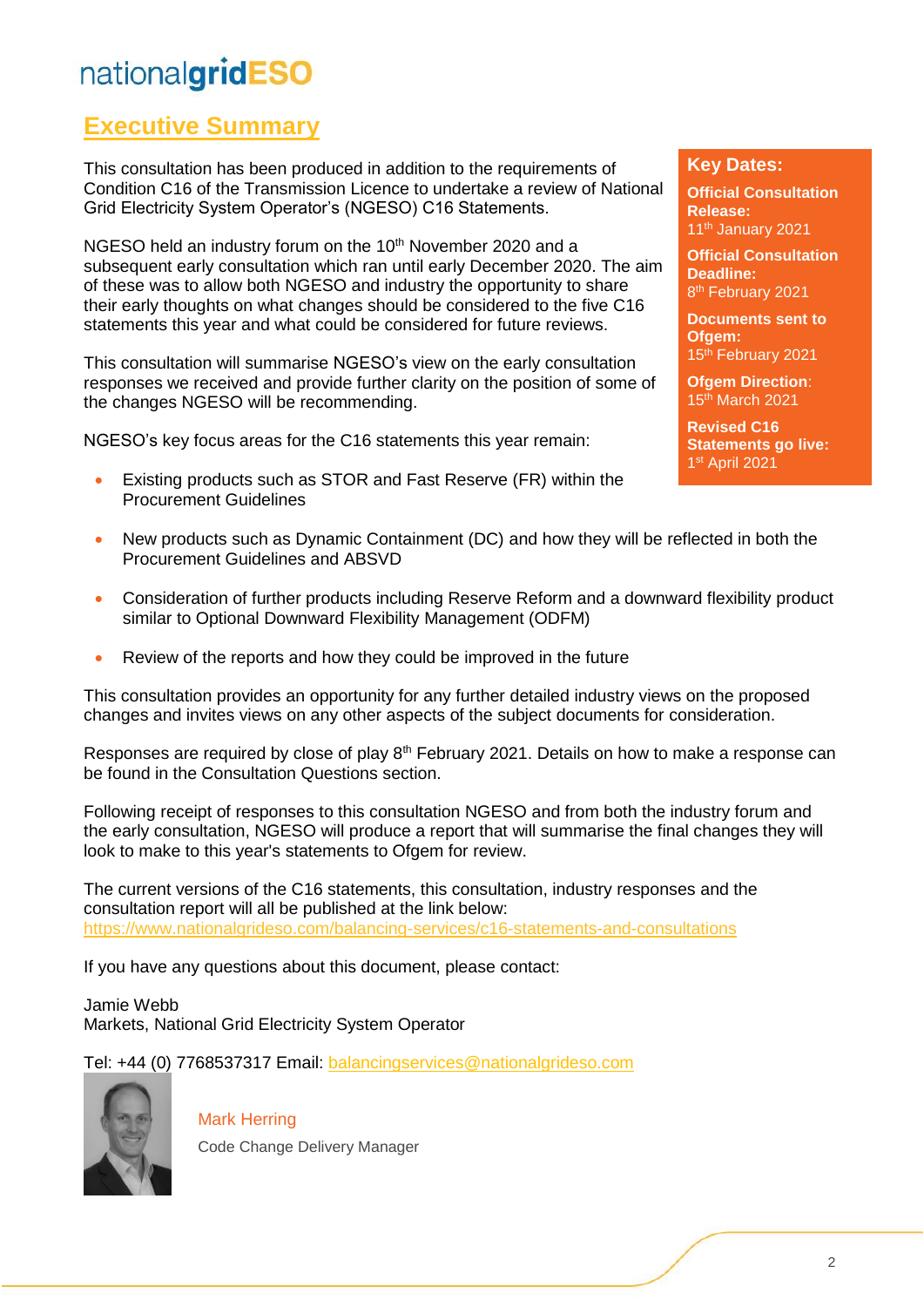## **Introduction**

### **Overview of C16 Process**

#### The Review

In accordance with Standard Condition 16 (C16) of its Transmission Licence, NGESO is required to conduct an annual review of all licence statements, regular reviews of the methodologies and, if appropriate, to propose changes to these documents.

The purpose of NGESO's annual review and consultation is to ensure that each of the applicable documents remains current by seeking industry views on any proposed changes. Proposed changes can only become effective if approved by the Authority.

The following statements are the focus of each review:

- a. Procurement Guidelines
- b. Balancing Principles Statement (BPS)
- c. Balancing Services Adjustment Data Methodology (BSAD)
- d. Applicable Balancing Service Volume Data (ABSVD)
- e. System Management Action Flagging Methodology (SMAF)

It should be noted that the annual review of the C16 statements is not the primary forum for development of new products. They will be created and consulted on in a separate process, and any subsequent changes to the statements will be as a consequence of the created service. This process merely allows for industry input on these new products to be received.

#### Step 1 Industry Forum

The first step of the review process is for NGESO to hold an industry forum, the aim of which is to allow NGESO to engage early with industry on the key elements of change we are considering allow industry to offer early challenge and further suggestion. Any thoughts from NGESO at this forum should not be considered as NGESO's final position.

#### Step 2 Early Consultation

The second step of the review process is for NGESO to issue an early more "informal" consultation, this should build on the outputs from the industry forum and should allow wider industry to respond to NGESO's early thoughts on what needs to change this year.

This consultation does not form part of the C16 Licence Condition and is an additional one that allows NGESO to do more fact finding and create a more efficient and thorough review.

At this point of the process it is unlikely NGESO will suggest all text changes to the statements, however we may provide some suggestions to text changes on certain topics.

We try and allow a full 28 days, similar to the official consultation, as above any thoughts from NGESO during this early consultation should not be considered as NGESO's final position.

#### Step 3 Review and Final Consultation

The third step of the process is for NGESO to review all the early consultation responses and begin to finalise a draft first position on the text changes in the statements, NGESO should also offer a response to each point raised by industry.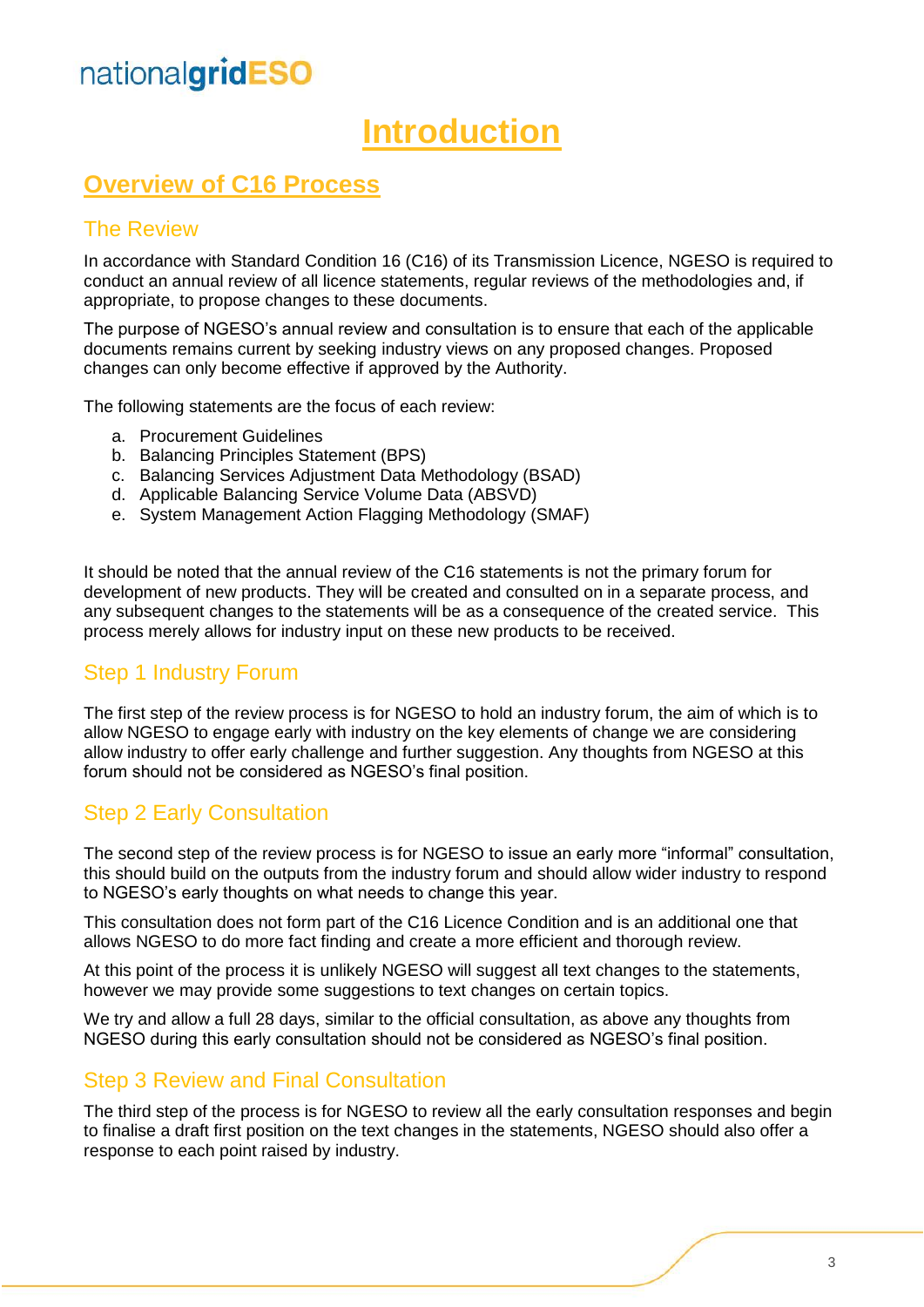This should be documented and issued via an "official" consultation that does form part of the C16 Licence Condition.

This consultation should allow industry to review our responses to them as well as the recommended text changes in the statements.

This consultation should run for 28 days.

#### Step 4 Report to Authority

The fourth step in the review process is for NGESO to document in the form of a report their final position on the changes for this year along with the track changed versions of the statements, the report should also include in a clear and transparent way all industry responses and NGESO's view on them all.

This report must be issued to the Authority (Ofgem) within 7 days (5 working) from the closure of the official consultation.

#### Step 5 Authority Decision and Statement go live

The fifth step in the review process is for the Authority (Ofgem) to review all the documents submitted to them from step 4.

As part of the Licence Condition, Ofgem have 28 days to offer a direction or challenge the submission, if Ofgem approve the changes then the statements go live on the NGESO website on the 1<sup>st</sup> April of that year.

If Ofgem do not approve, then there are 2 different directions for the statements to go live. Ofgem can either direct a change or they can request NGESO to run a further consultation on the specific issues they have identified, which may push back the go live date or a statement might go live with pending further changes.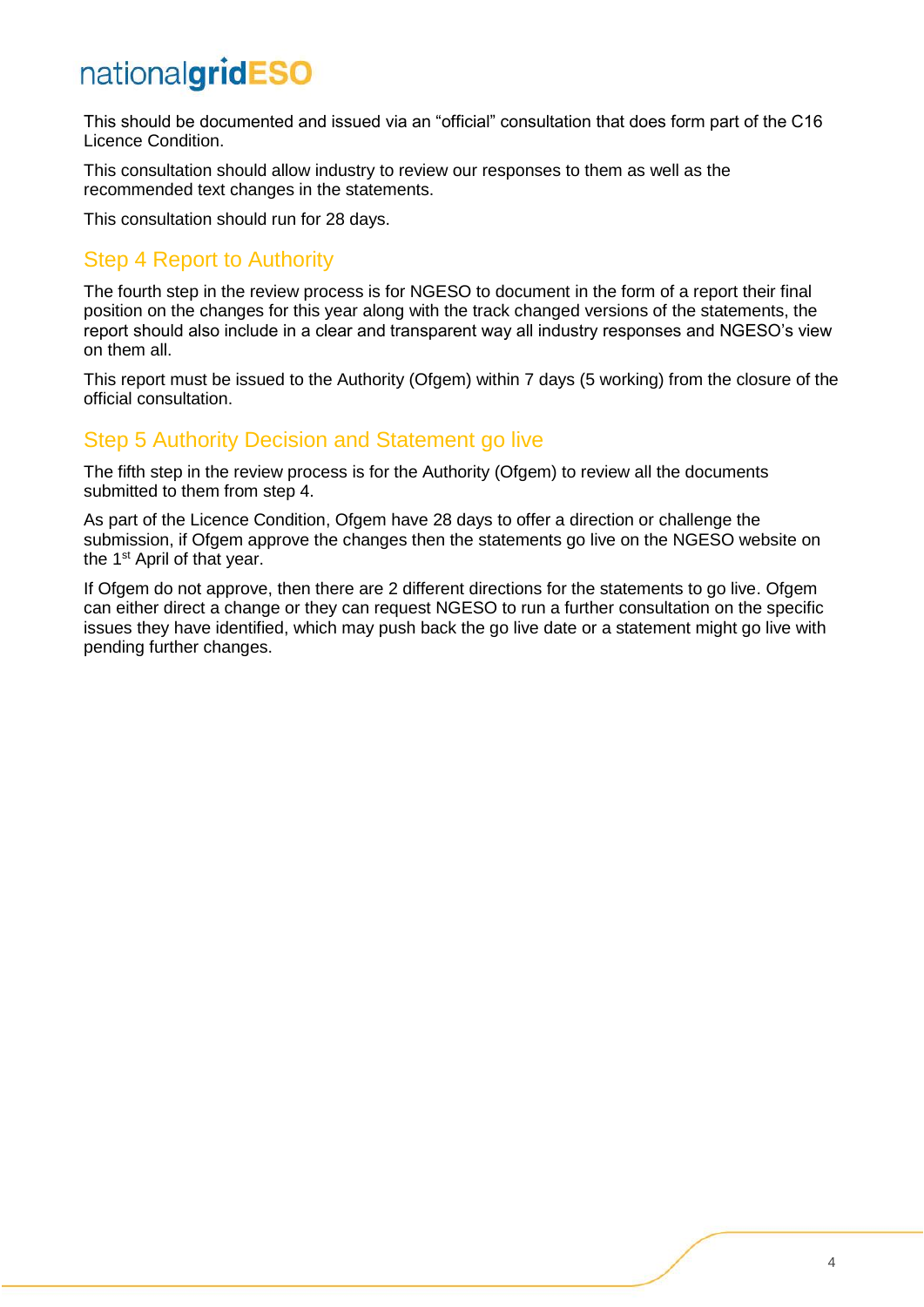### **2020-21 Industry Event - Summary of Industry Feedback**

This consultation marks the third step of the review process relating to the C16 statements and methodologies.

#### Step 1 Industry Forum

The industry forum was held on  $10<sup>th</sup>$  November 2020. This was attended by a variety of stakeholders. The aim was to discuss potential changes to be included in the 2020-2021 annual update in more detail. The slides can be found here.

Areas highlighted by National Grid ESO and stakeholders were:

- Overview of the constraint management pathfinder and any subsequent C16 changes
- Accurate reflection of STOR in the procurement guidelines and general compliance with day ahead procurement as per Clean Energy Package 6(9)
- Accurate reflection of Firm Fast Reserve in the procurement guidelines
- Accurate reflection on Dynamic Containment/Moderation/Regulation into the C16 statements including asking for industry views on the difference in treatment between BM and Non-BM Dynamic Containment providers in relation to ABSVD settlement
- Consideration for future services through Reserve reform and potential for a future service similar to ODFM
- Discovery work on BPS/SMAF/Procurement Guideline reports, identifying how we could improve them and make them more useful to industry

The forum was attended by 8 stakeholders from across industry. There was a lot of productive discussion around the proposed changes and wider feedback from attendees on a number of points which will be detailed in section 2. Industry feedback has been summarised rather than a word for word response, while the output from this consultation will contain the more detailed responses that we receive rather than summaries.

### Step 2 Early Consultation

The early consultation that followed on from the industry forum ran from the 16<sup>th</sup> November –  $7<sup>th</sup>$ December 2020. The content of that consultation can be found [here.](https://www.nationalgrideso.com/document/180771/download)

We received responses from Peak Gen and Sembcorp as well as some early comments from Ofgem in response to that consultation, further detail of our views to their responses can be found later in this consultation document.

#### Step 3 Review and Final Consultation

This Final Consultation is issued 11<sup>th</sup> January and will close on until 8<sup>th</sup> February 2021.

Step 4 Report to Authority

Issued 15<sup>th</sup> February 2021.

#### Step 5 Authority Decision and Statement go live

Decision by the 15<sup>th</sup> March 2021, Statements go live 1<sup>st</sup> April 2021.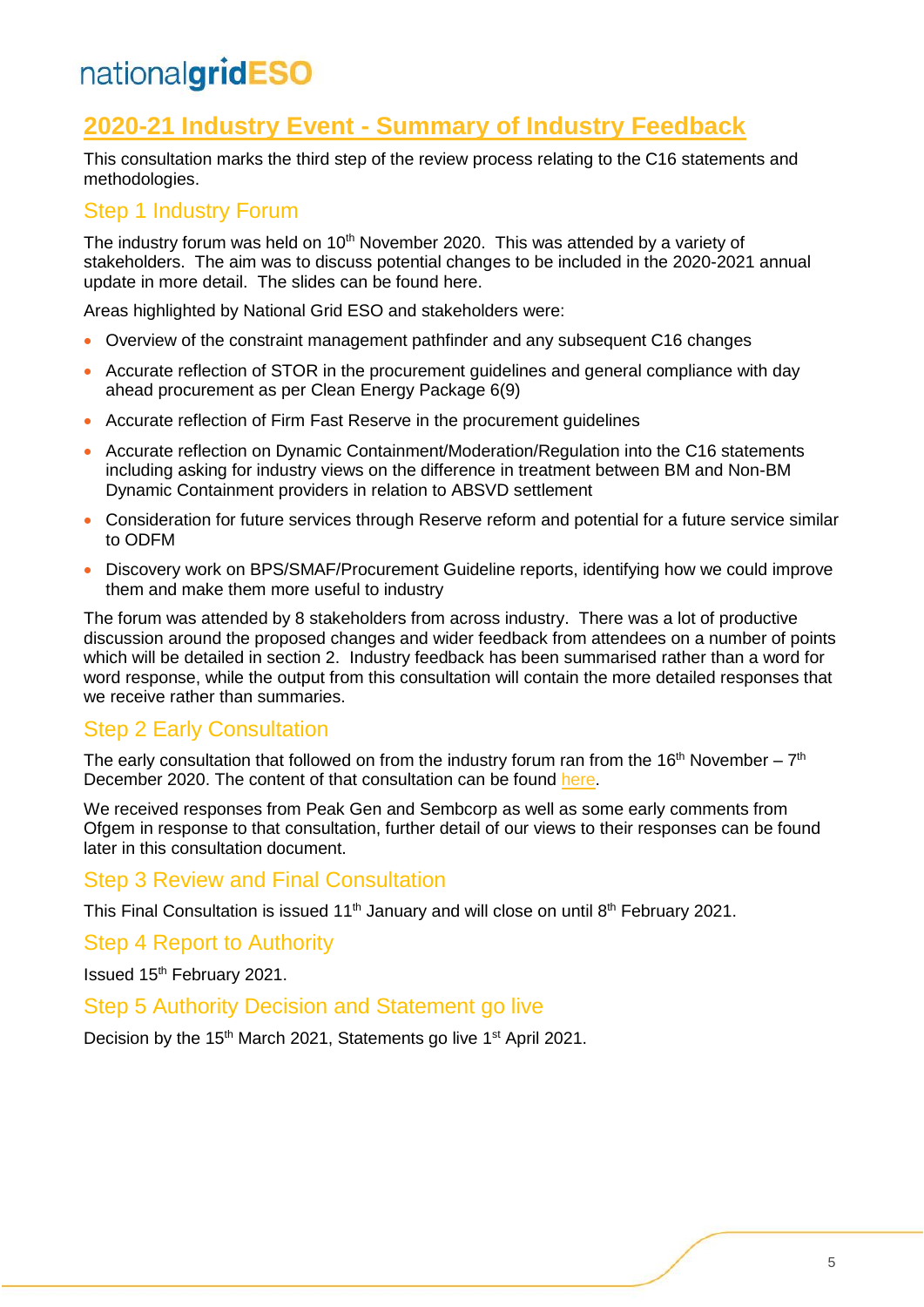### **Responses to Early Consultation**

Please see detailed responses to the early consultation questions from industry with National Grid ESO's initial views below. Where industry have agreed with changes without comments, we have captured this but had not provided a response. Each industry response has been separated by the relevant C16 statement as they appear in the Consultation Response Proforma. This is indicated below with the respective questions for each statement:

- a. Procurement Guidelines:
	- 1. Do you agree with the proposed suggestions to the Procurement Guidelines in relation to STOR and Fast Reserve? please provide rationale.
	- 2. Do you agree with the proposed suggestions to the Procurement Guidelines Downward Flexibility and Dynamic Products? please provide rationale.
	- 3. Do you wish to add further comments on the Future of Reserve?
	- 4. Do you find the Procurement Guidelines Report and MBSS useful? Can you provide examples of what you have used them for? Do you have any suggestions on improvements?
	- 5. Do you have any other comments in relation to the changes proposed to the Procurement Guidelines? Or any additional changes you would like to see?
- b. BPS
	- 1. Do you find the BPS Report useful? Can you provide examples of what you have used them for? Do you have any suggestions on improvements?
	- 2. Do you have any other comments in relation to the changes proposed to the BPS or the BPS reports? Or any additional changes you would like to see?
- c. BSAD
	- 1. Do you agree with National Grid ESO's view to not propose any changes at this present time? If not, please provide rationale.
	- 2. Do you agree with the changes proposed by industry to the BSAD? If not, please provide rationale.
	- 3. Would you like to propose any additional changes to the BSAD?
- d. ABSVD
	- 1. Should BM DC providers be removed from providing ABSVD and why? Do you agree that the changes suggested regarding treatment of BM and Non BM Dynamic Containment in ABSVD? Please provide rationale.
	- 2. Do you agree that consequential changes to the ABSVD will be required as a consequence of P412? Please provide rationale.
	- 3. Do you have any other comments in relation to the changes proposed to the ABSVD? Or any additional changes you would like to see?
- e. SMAF
	- 1. Do you find the SMAF Report useful? Can you provide examples of what you have used them for? Do you have any suggestions on improvements?
	- 2. Do you have any other comments in relation to the changes proposed to the SMAF or the SMAF reports? Or any additional changes you would like to see?

#### 1. Industry Response: **Peak Gen**

a. Procurement Guidelines: Questions 1-4 were no comment; see 1a below for response to Question 5.

\_\_\_\_\_\_\_\_\_\_\_\_\_\_\_\_\_\_\_\_\_\_\_\_\_\_\_\_\_\_\_\_\_\_\_\_\_\_\_\_\_\_\_\_\_\_\_\_\_\_\_\_\_\_\_\_\_\_\_\_\_\_\_\_\_\_\_\_\_\_\_\_\_\_\_\_\_\_\_

\_\_\_\_\_\_\_\_\_\_\_\_\_\_\_\_\_\_\_\_\_\_\_\_\_\_\_\_\_\_\_\_\_\_\_\_\_\_\_\_\_\_\_\_\_\_\_\_\_\_\_\_\_\_\_\_\_\_\_\_\_\_\_\_\_\_\_\_\_\_\_\_\_\_\_\_\_\_\_

- b. BPS: Questions 1-2 were no comment.
- c. BSAD: Questions 1-3 were no comment.
- d. ABSVD: Questions 1-3 were no comment.
- e. SMAF: Questions 1-2 were no comment.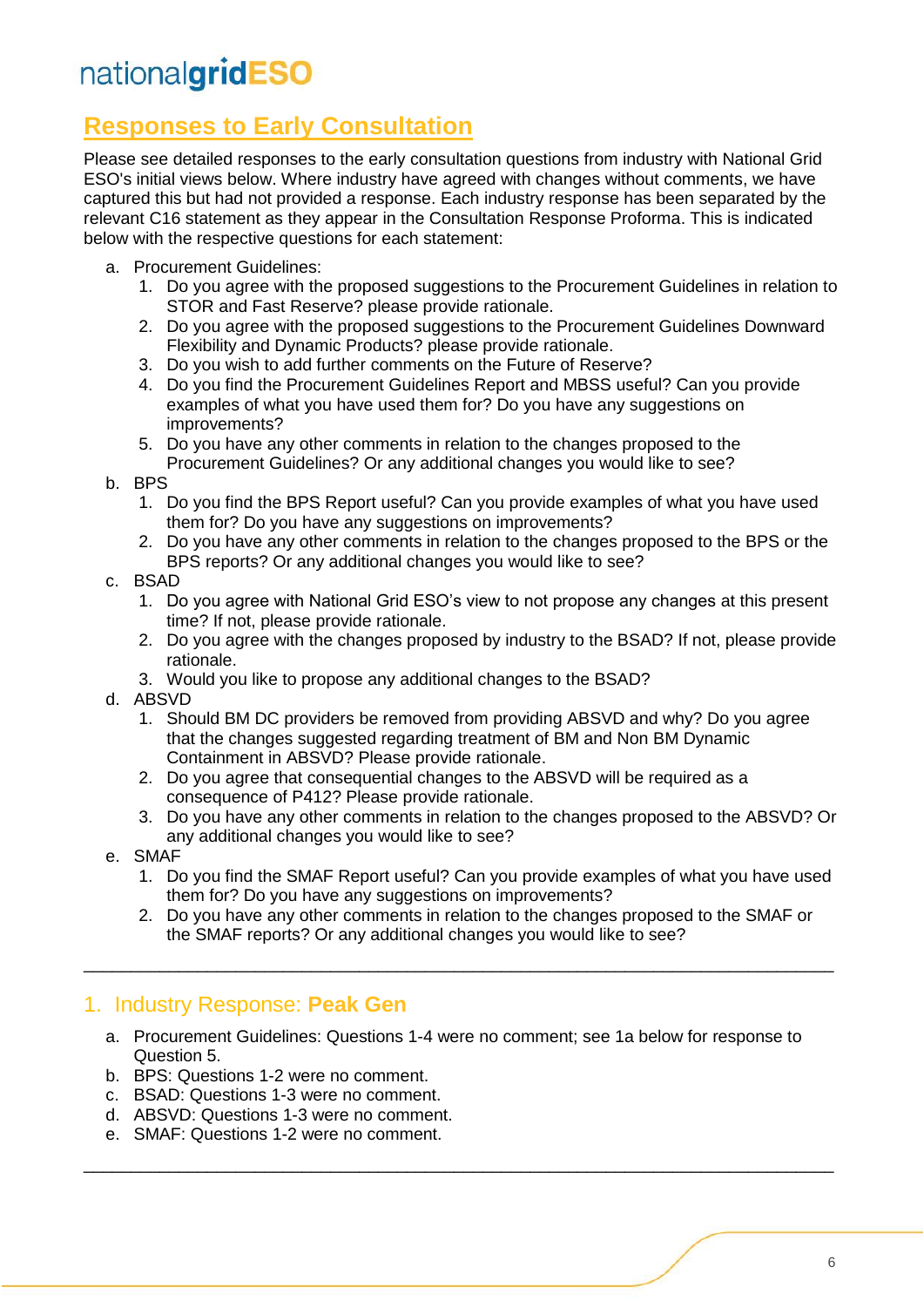**1a) Procurement Guidelines Q5:** Do you have any other comments in relation to the changes proposed to the Procurement Guidelines? Or any additional changes you would like to see?

*We propose that the procurement guidelines set out how NG ESO treated the costs of services from different "classes" of provider – please see the annex to this response:*

*NG ESO has increased the diversity in who it procures services from. However, because different classes of provider make different contributions to overall industry costs, simply selecting the provider with the lowest price does not necessarily result in the overall lowest cost to the final user. A simple example of this is BSUoS. Different classes of user have different BSUoS exposures whilst the overall BSUoS "pot" remains constant. It may appear cheaper to buy a service that reduces demand (with the provider avoiding BSUoS on the power that they would have used) rather than a service that increase in generation (where currently the generator pays an additional BSUoS charge). If the ESO selects a cheaper service from a demand reducer, the final user will benefit from this saving but this benefit will be offset by it having to pay a larger share of the overall BSUoS pot.*

*We suggest that the procurement guidelines are modified such that this effect is incorporated into the ESOs procurement strategy. The following text could be consulted on:*

*"When selecting services from different providers the SO will consider the different classes of provider involved including:*

- *i. Network (Transmission/Distribution) Licences;*
- *ii. Licenced Generators;*
- *iii. Licences Suppliers; and*
- *iv. Unlicenced parties who use a licenced supplier to register their boundary meters*

*Depending on the class of meter registration, different providers will have different exposures to the following charges:*

- *i. TNUoS*
- *ii. BSUoS*
- *iii. RCRC*
- *iv. FCLs*
- *v. Energy and imbalance charges*

*All of these charges recover a fixed amount; choosing to buy a service from a provider with a lower exposure to a certain cost may result in end users paying a higher share of this cost, more than offsetting the saving from the cheaper provider.*

*When selecting service providers, National Grid ESO will take account of these costs in its procurement decisions.*

*When considering longer term contracts where some providers may use energy to deliver the service, and provide a fixed price for the service, but outer providers are not exposed to the cost of the energy (notably the network owners where the cost of energy is passed on to customers via losses) National Grid ESO will use forecasts [source?] for the future value of energy, BSUoS etc, but include a risk premium of [25%] on providers who are not exposed to these costs."*

*However, we accept that for a lot of NG ESO's actions the impact of these changes is trivial and the cost of modifying systems and procedures may significantly outweigh the benefit.* 

*We suggest that initially this proposal is only applied to longer/larger contracts where there is a significant mix of provider classes. These would be the upcoming "pathfinder" contracts.*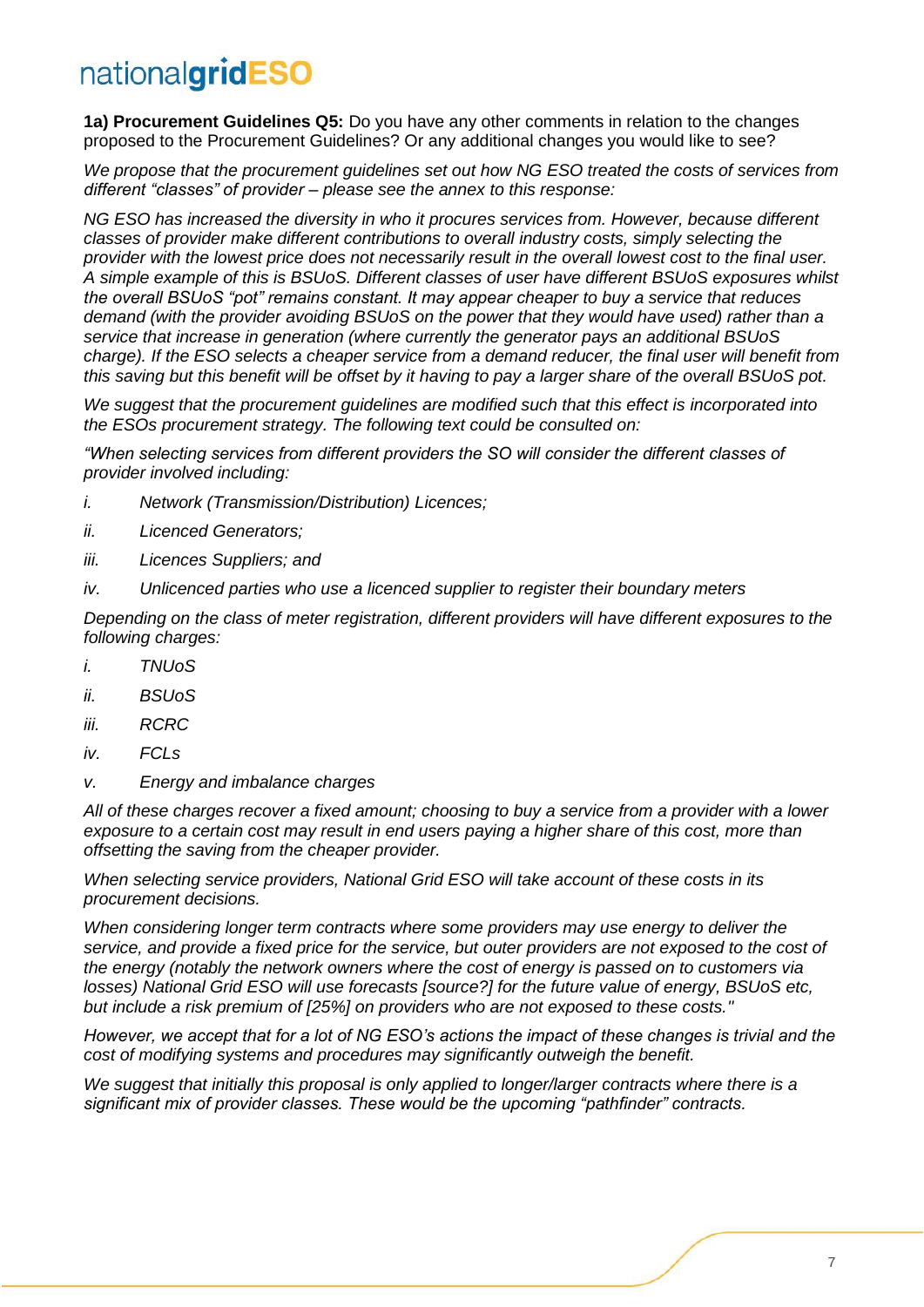#### NGESO's View:

NGESO would like to thank Peak Gen for their response to the early consultation. The change being requested is quite significant and far reaching and may also impact on the response and reserve reform work that is currently being undertaken and therefore we would not be able to incorporate it into this year's suite of changes. However we will review it as something we could potentially amend for next year's 22/23 statements and will continue to provide visibility and transparency on the commercial assessment methodologies for each pathfinder .

#### **2.** Industry Response: **Sembcorp Energy UK**

a. Procurement Guidelines: Questions 1-4 - see 2a below for responses; Question 5 was no comment.

\_\_\_\_\_\_\_\_\_\_\_\_\_\_\_\_\_\_\_\_\_\_\_\_\_\_\_\_\_\_\_\_\_\_\_\_\_\_\_\_\_\_\_\_\_\_\_\_\_\_\_\_\_\_\_\_\_\_\_\_\_\_\_\_\_\_\_\_\_\_\_\_\_\_\_\_\_\_\_

- b. BPS: Questions 1-2 were no comment
- c. BSAD: Question 1 and Question 3 see 2c below for responses. Question 2 was agreement with no further comment.
- d. ABSVD: Questions 1-3 see 2d below for responses
- e. SMAF: Question 1-2 were no comment

**2a) Procurement Guidelines Q1:** Do you agree with the proposed suggestions to the Procurement Guidelines in relation to STOR and Fast Reserve? please provide rationale.

\_\_\_\_\_\_\_\_\_\_\_\_\_\_\_\_\_\_\_\_\_\_\_\_\_\_\_\_\_\_\_\_\_\_\_\_\_\_\_\_\_\_\_\_\_\_\_\_\_\_\_\_\_\_\_\_\_\_\_\_\_\_\_\_\_\_\_\_\_\_\_\_\_\_\_\_\_\_\_

#### *Partially.*

#### *On STOR*

*We agree with the need to amend the Procurement Guidelines to reflect that STOR will be procured in line with the Clean Energy Package (CEP) Art. 6(9).* 

*However, we have some comments for the ESO to take into account:* 

*1) The CEP mandates day-ahead procurement. However, the new proposed text for these guidelines reads "STOR is procured through daily auctions". The wording is open to differing interpretation as "day-ahead" and "daily" are not the same thing.* 

*Furthermore, the recent ESO Update to Industry on STOR Day Ahead Procurement 1 reads that "daily tender close will be at 05:00 on D-1". With tender timelines intended to be carried out by 5am on the day ahead of delivery, this means that providers would need to tender for STOR ahead of any trade day-ahead auctions. Our concern is that the new procurement is not a day ahead process but, rather, a two day-ahead process.*

*2) At the webinar of 29th September 2020, the ESO's presentation on STOR requirements to comply with the CEP, showed that "[the ESO] will continue to seek a derogation (aligned to the regulation for a minimum of 30% day ahead and 70% at month ahead) to allow [them] some flexibility with procurement as we transition to day-ahead.". However, there is no mention of any month-ahead procurement in the Procurement Guidelines.*

*Furthermore, the new timeline for consultation and subsequent Ofgem's approval for the new STOR Terms and Condition seems to push the process back, not actually allowing sufficient time for any month-ahead process. The question here is whether industry can actually expect any volumes being procured month-ahead or not; and if so, whether the Procurement Guidelines should reflect this. Can the ESO please clarify?*

*3) The Procurement Guidelines still refer to a STOR year, which is split into six seasons. While we understand that the need for STOR reserve varies depending on the time of year, the time of week*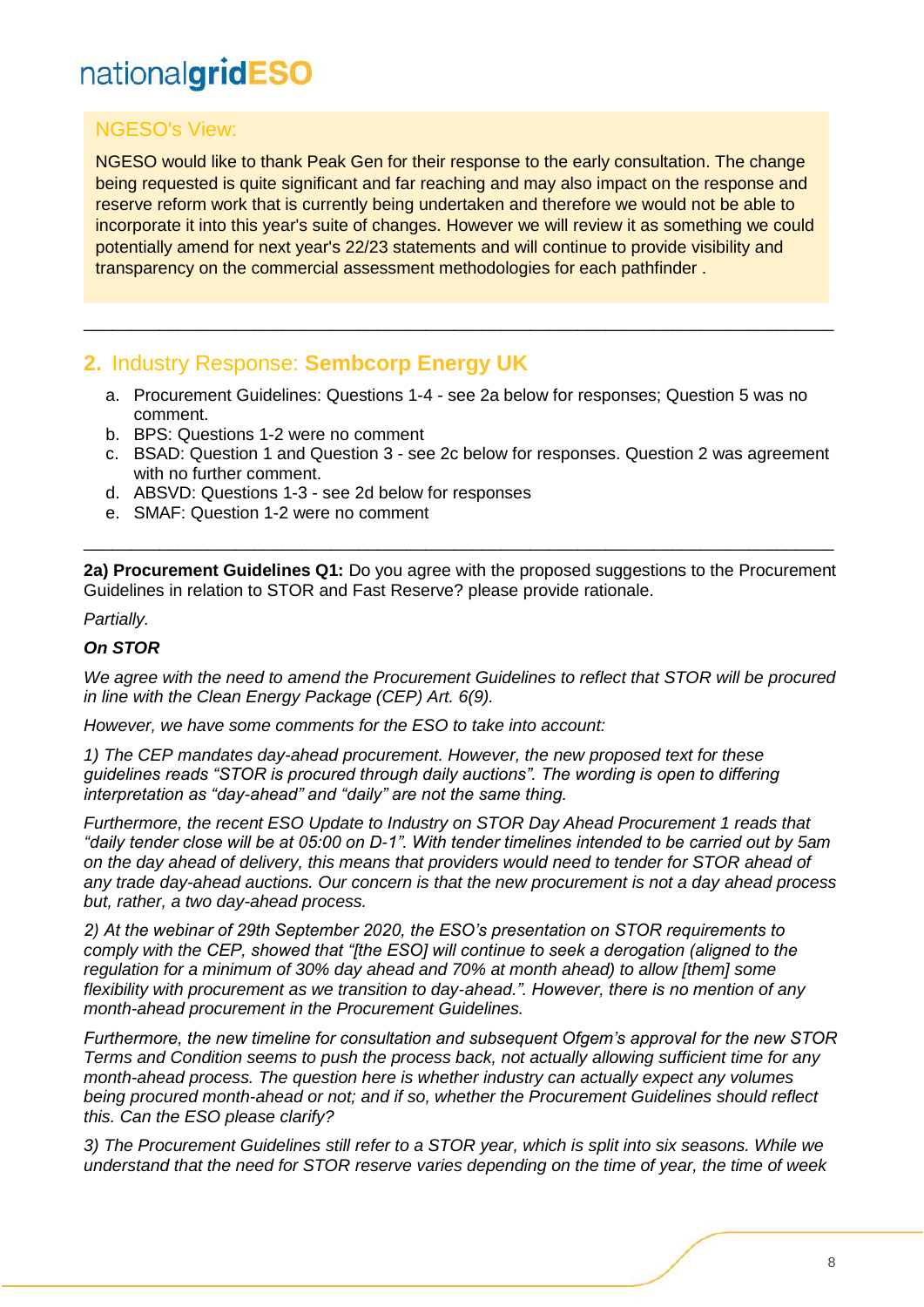*and time of day, we would assume that the move to day-ahead would remove the concept of seasonality. More clarity would therefore be welcomed on the characteristics of these six seasons.*

#### *On Fast Reserve*

*It is our understanding that the ESO is not looking to procure any new Firm Fast Reserve volumes because this product would not be in line with the CEP requirement for utilisation prices to be reflective of the real-time value of energy. Hence the typical Firm FR predetermined prices would not be allowed under the CEP.* 

*However, we would ask the ESO to consider the following points:*

*1. The proposed text of the Procurement Guidelines simply removes the reference to Firm Fast Reserve. Yet, the ESO's intention not to procure any new Firm FR volumes does not necessarily mean that the product ceases to exist as there are existing contracts in place, which will continue to*  be honoured. We therefore would like some clarity on how existing Firm FR will be classified in the *future, when this category will be removed.* 

*2. We would also like to pick up on a previous response we submitted in the context of the C16 2018-19 annual review, and that is with regards to further clarity on evergreen non-tendered bilateral contracts i.e. those without an end date. While we appreciate NGESO's efforts to move away from non-tendered bilateral contracts and use market mechanisms/tenders, we believe there the Procurement Guidelines should provide a much clearer set of information around existing nontendered contracts and justification as to why the ESO still needs them. A simple reference to the need to address system needs is not sufficient to justify why existing and competition-damaging non-tendered contracts are still in place. The lack of possibility for other providers to access the same terms and conditions seriously undermines not only competition but also the possibility for market participants to rely on a market signal that truly reflects the costs incurred by the ESO to balance the system. This issue should be addressed even more so now, as the CEP is clear about the need to ensure that prices are reflective of the real-time cost of energy. How is the ESO going to address this issue?*

#### NGESO's View:

NGESO would like to thank Sembcorp for its response, the answer to these particular points requires a large amount of detail to answer, we have attempted to cover all the points with the right amount of detail as we recognise how important this is, please do not hesitate to seek for any further clarity with us through this consultation on any of the points we have made below.

#### **Specific Products**

Three products have been consulted upon and approved as specific products under EBGL Article 26; Short Term Operating Reserve (STOR), the Balancing Mechanism (BM) and Dynamic Containment (DC). By going through this process, we have articulated how each of these products addresses an issue that the standard product does not address, how we propose to minimise their use, and how specific products do not create inefficiencies in the balancing market.

STOR and the BM align to the standard product of TERRE, within Reserve Replacement products. TERRE is insufficient on its own to provide operational security for 5 distinct reasons: timescales of use, availability, system constraint needs, business continuity management, and pre/post-fault management. Further information can be found [here.](https://www.nationalgrideso.com/document/183376/download)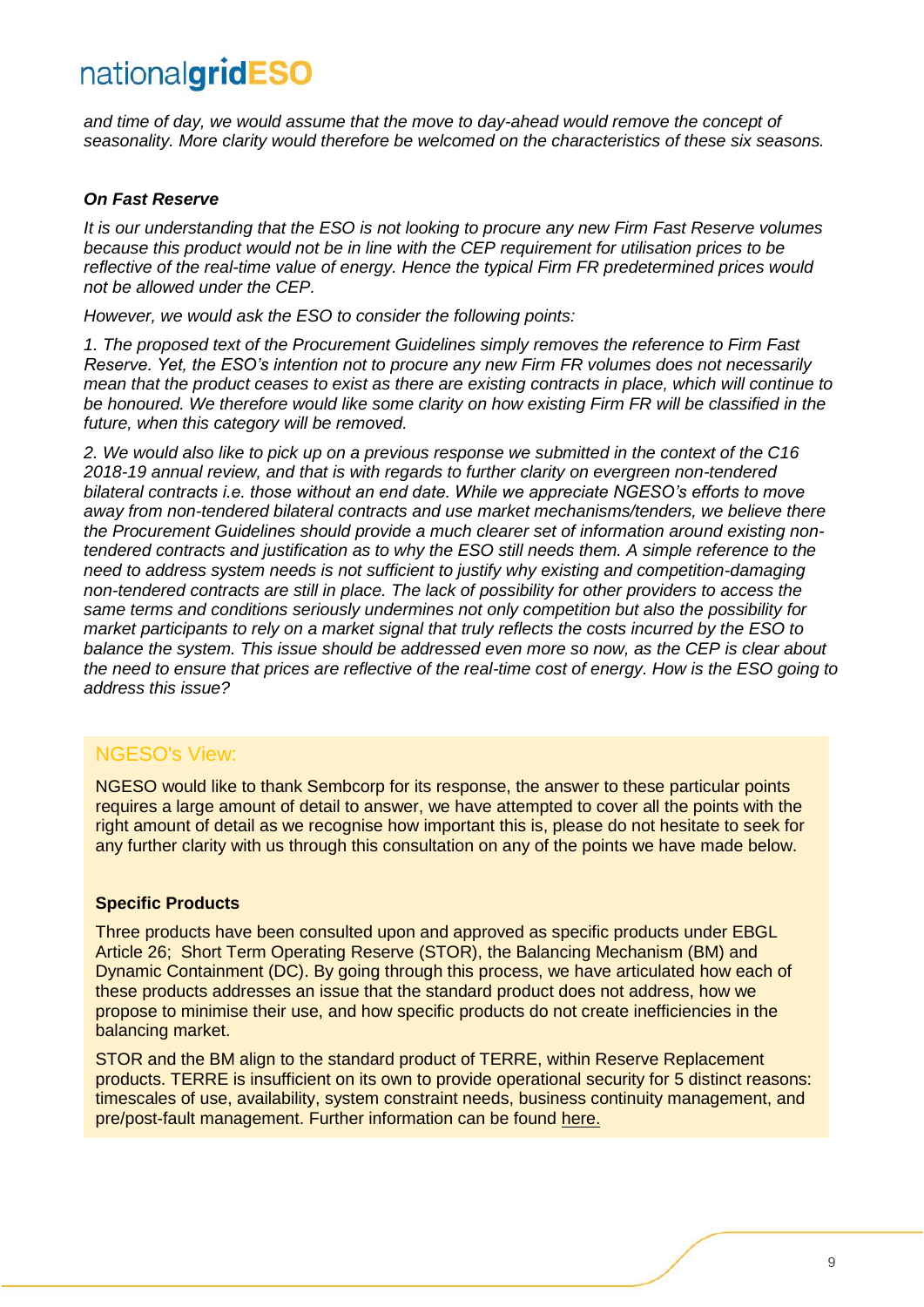Short-term Operating Reserve (STOR) is valuable to NGESO to provide balancing capacity in the event of a fault. It provides NGESO with additional power when actual demand on the National Electricity Transmission Network is greater than forecast and/or there is unforeseen generation unavailability. STOR is a reserve service and is used to cover the largest loss.

#### Procuring a firm service provides us with certainty that energy will be available when it is needed.

The Balancing Mechanism is a platform used to ensure electricity supply and demand is balanced in each half hour trading period of every day. It is also used to address a wide range of other system needs beyond balancing, such as managing voltage levels. The BM allows NGESO to manage system needs and volatility close to real time.

DC is a Frequency Containment Reserve (FCR) product. There is no standard product for FCR; thus products that are not standard are required in order to balance the system. In particular, dynamic containment is one such product that is designed to manage frequency post-fault. As a standard product does not exist to rectify these issues, dynamic containment has been developed and will be used to address the issues stated below. Dynamic containment is needed to arrest frequency in low-inertia, large loss scenarios. In these scenarios the Rate of Change of Frequency (RoCoF) is faster thus a faster response product is required. Dynamic containment delivers in 1 second. Further information can be found [here.](https://www.nationalgrideso.com/document/183371/download)

#### **Compliance to Clean Energy Package**

STOR will be bought at Day Ahead timescales from April 2021. This ensures compliance to Article 6(9). The BM is already bought at close to real-time, and therefore is compliant to the obligation. DC was launched in Oct 2020, and is bought at day ahead so is therefore compliant to the requirements of Article 6(9).

STOR & the BM have been granted a derogation from the requirement for Article 6(4), and can remain settling balancing energy on a pay-as-bid basis. This derogation remains in place for as long as it is necessary to use them as specific products

DC has been granted a derogation from the requirements of Article 6(2) as the price of balancing energy is zero. DC was developed in line with other consulted and approved FCR products. This derogation remains in place for as long as it is necessary to use them as specific products

STOR, the BM and DC are compliant to all other requirements under the Clean Energy Package, and other relevant regulations.

#### **On STOR**

1) The assessment and contract award will happen on a daily basis for the next day. NGESO will change the wording to be in line with regulation to reduce the risk of mis-interpretation.

Providers are able to change their prices and MWs up to gate closure at 5am the day before it will be contracted. NGESO believe this is in line with the requirements of Day Ahead procurement within CEP 6(9). In order to ensure there is enough time to run the assessments process, update NGESO systems, publish results and give providers enough time to make necessary changes, the tender window must close at this time. The STOR Delivery Day commences at 05:00.

2) It is our intention to procure 100% of STOR at Day Ahead timescales from April 2021. We are also exploring what would be the process if we could not procure 100% of STOR at Day Ahead. If this were the case, a derogation would be required. Note that a derogation was submitted to OFGEM in December 2019 which covered STOR procurement under the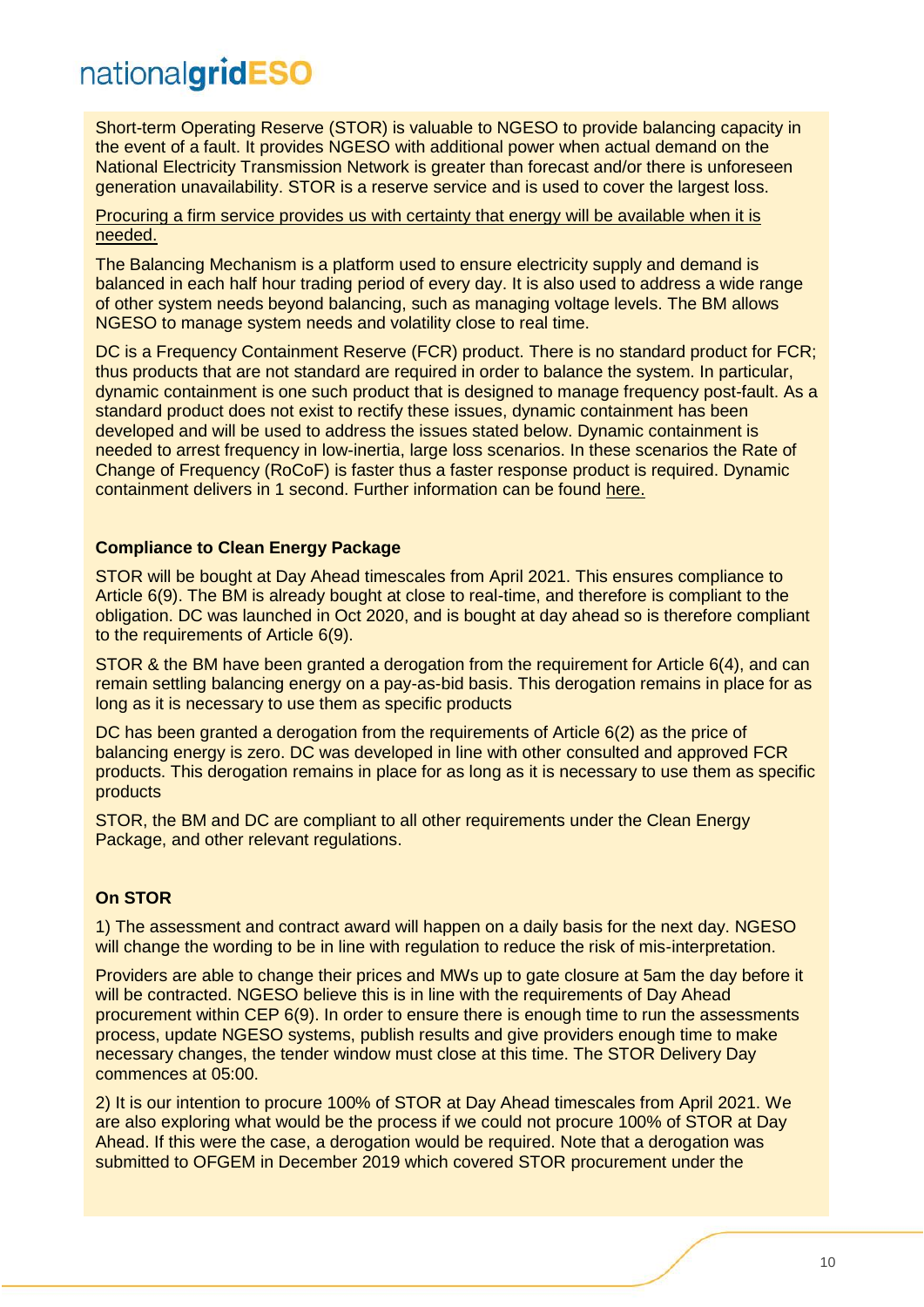requirements of CEP 6(9). Since this time, our intention has changed and therefore the derogation would need to be updated to reflect the current intention.

In order to procure STOR at Day Ahead by April 2021, we must consult as per the requirements of EBGL Article 18. This is a regulatory requirement and we must consult for one month on this element. We do not intend to procure volumes at month ahead timescales.

3) We are currently restricted (existing system limitations) to any wholesale changes to the STOR service. The traditional seasons remain consistent with the requirements of our contract room and how the need varies, by month, week and day, as you have stated. We have a number of long-term STOR contracts, covered by the existing SCT that would need significant change to align with any new approach to STOR window characteristics. With the main drivers being time, system constraints and the existing Long-Term contracts, we have taken the decision to continue to operate under the 6 seasons concept and publish annually. Any shift from this position would be considered through our reserve reform work.

#### **On Fast Reserve**

1) We do not have any Firm Fast Reserve contracts. The last firm contracts expired in March 2020.

We have taken the decision not to make the existing Firm Fast Reserve product compliant with CEP and will therefore not be procuring any further firm fast reserve. We intend to look at how fast reserve fits with the future design of standardised fast acting reserve products through our reserve reform work.

The only enduring Fast Reserve currently procured is via the Optional Service.

2) We do not hold any firm fast reserve bilateral contracts. Whilst we are committed to opening up services, both new and existing to the competitive market, we do have a small number of legacy bilateral contracts (for reserve and other services), the majority of which are for optional services. Whilst these are largely without end dates, we continue to assess the appropriateness

\_ \_ \_ \_ \_ \_ \_ \_ \_ \_ \_ \_ \_ \_ \_ \_ \_ \_ \_ \_ \_ \_ \_ \_ \_ \_ \_ \_ \_ \_ \_ \_ \_ \_ \_ \_ \_ \_ \_ \_ \_ \_ \_ \_ \_ \_ \_ \_ \_ \_ \_ \_ \_ support) as a consequential benefit of the individual service, which remains an attractive option  $\alpha$ 

**Procurement Guidelines Q2:** Do you agree with the proposed suggestions to the Procurement The animitive Canadinical Carriers (Sangled Minited, proposed suggestions to the Thesarchited, non-tendered bi<br>Guidelines Downward Flexibility and Dynamic Products? please provide rationale. algomios Bommara i Toxiom

#### *On Dynamic Products*

*Yes, we agree with the need to include all new faster acting frequency response products (both existing and future). We wonder whether the inclusion of Dynamic Moderation and Dynamic Regulation already in this C16 annual review means that these new frequency products will be introduced within April 2021 and April 2022? Some clarity on the timeline would be welcomed. We also notice that on the early consultation document, the ESO states its commitment to considering EBGL Article 18 and 26 consultations when creating the plan for the new services. On this, we would ask some clarity as to whether the ESO will still need to issue such consultations: the reason for this question is related to the Statutory Instrument on Exiting the EU (specific for electricity)<sup>2</sup> , which is removing the difference between EU standard products and GB specific products. Therefore, does this mean that the ESO will not be required to issue EBGL consultations for specific GB products?* 

#### *On Downward Flexibility Service*

*Yes, we agree with the initial considerations and would encourage the ESO to take into account the results of Grid Code mod GC0147, which is looking at setting out the parameters for an enduring service, building on the learnings of the temporary ODFM product.* 

*We also welcome the proposal to include downward flexibility service volumes in the cashout.*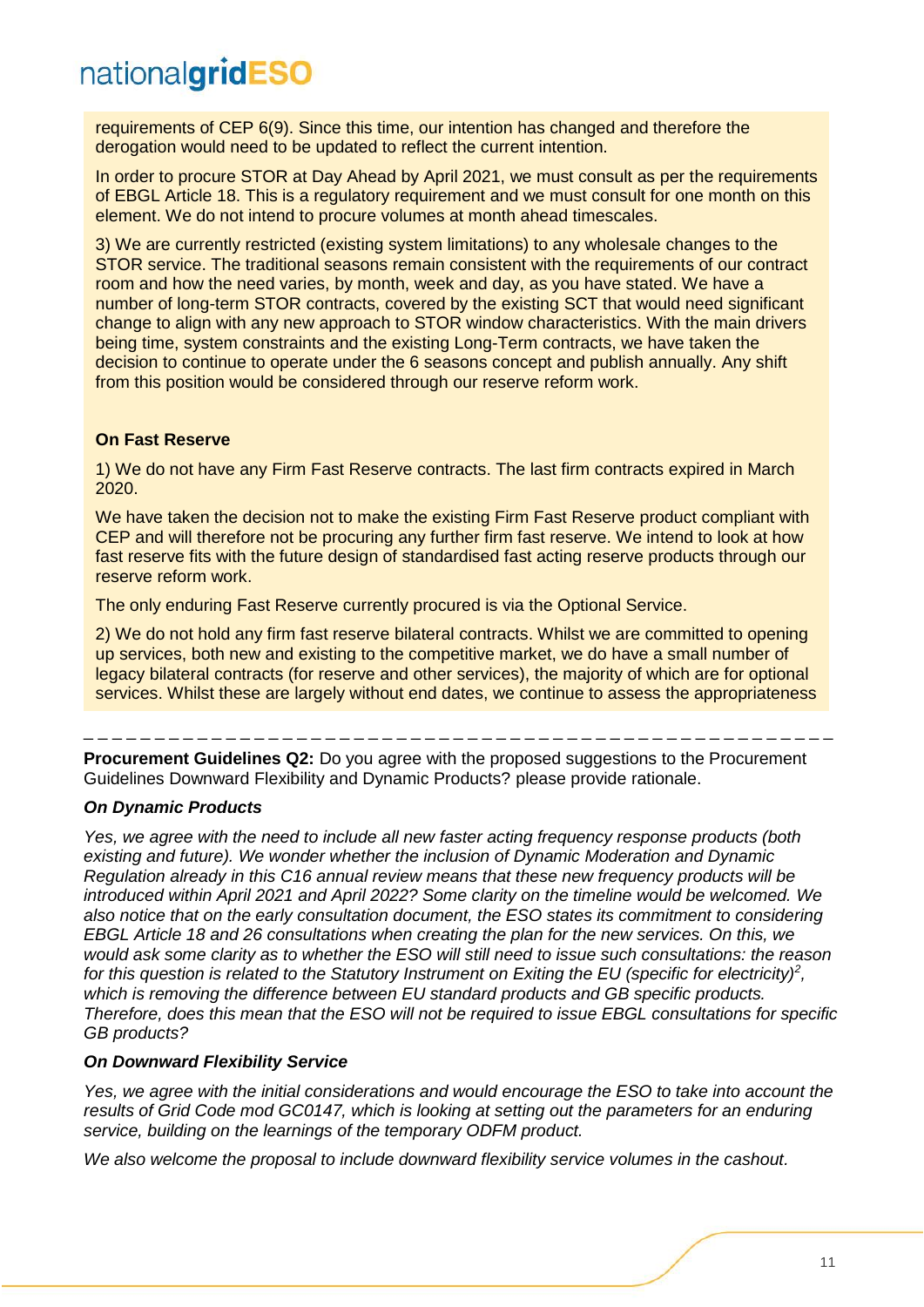#### NGESO's View:

#### **On Dynamic Products:**

It is our intention to develop Dynamic Regulation and Dynamic Moderation with industry during 2021 and as such we would like to keep the drafting in C16.

EBGL Article 18 will be retained in UK Law post Jan 2021 and will be required to be consulted upon.

EBGL Article 26 has been revoked under the Statutory Instrument and therefore will not be a regulatory requirement. This informal consultation has been drafted on the assumption that the regulatory requirement will remain. When the formal consultation is run, we should have clarity on the FTA and therefore whether or not EBGL Article 26 will be a requirement.

#### **On Downward Flexibility Service:**

We are continuing to develop a view on likely demands and the tools available to us to manage the system throughout 2021; at this stage we anticipate a route to market for commercial services to help in low demand situations although it is not yet clear to what extent they will be required. In the design of any future product NGESO will consider the best way for it to be settled and how it could be reflected in cash out bearing in mind any current system constraints.

**Procurement Guidelines Q3:** Do you wish to add further comments on the Future of Reserve?

\_ \_ \_ \_ \_ \_ \_ \_ \_ \_ \_ \_ \_ \_ \_ \_ \_ \_ \_ \_ \_ \_ \_ \_ \_ \_ \_ \_ \_ \_ \_ \_ \_ \_ \_ \_ \_ \_ \_ \_ \_ \_ \_ \_ \_ \_ \_ \_ \_ \_ \_ \_ \_

*Yes.* 

*We would like the ESO to provide some clarity on evergreen non-tendered bilateral contracts and why these are still deemed necessary even though they would not be in line with the CEP requirements.* 

*With the expected progress of the Reserve Product Reform, we would also find it useful to understand how the entirety of reserve products work together. We would also like some clarity as to why non-tendered bilateral contracts are not part of this reform.*

#### NGESO's View:

We do not hold any firm fast reserve bilateral contracts. Whilst we are committed to opening up services, both new and existing to the competitive market, we do have a small number of legacy bilateral contracts (for reserve and other services), the majority of which are for optional services. Whilst these are largely without end dates, we continue to assess the appropriateness of all these legacy arrangements, many of which offer wider system benefits as a consequential benefit of the individual service, which remains an attractive option to the ESO under certain operational conditions. We are fully committed to full transparency of any additional, time limited, non-tendered bilateral contracts we need to contract in order to manage system constraints.

We are in the process of gathering industry feedback on how we should design future reserve products, but we will include this in the consultation on the reserve product suite in February

We are looking to include optional reserve products as part of this reform and have asked for industry feedback on how best to include products that provide additionality beyond headroom/footroom. Should this not be possible to achieve satisfactorily, then bilateral contracts remain an appropriate and economic tool to access these services.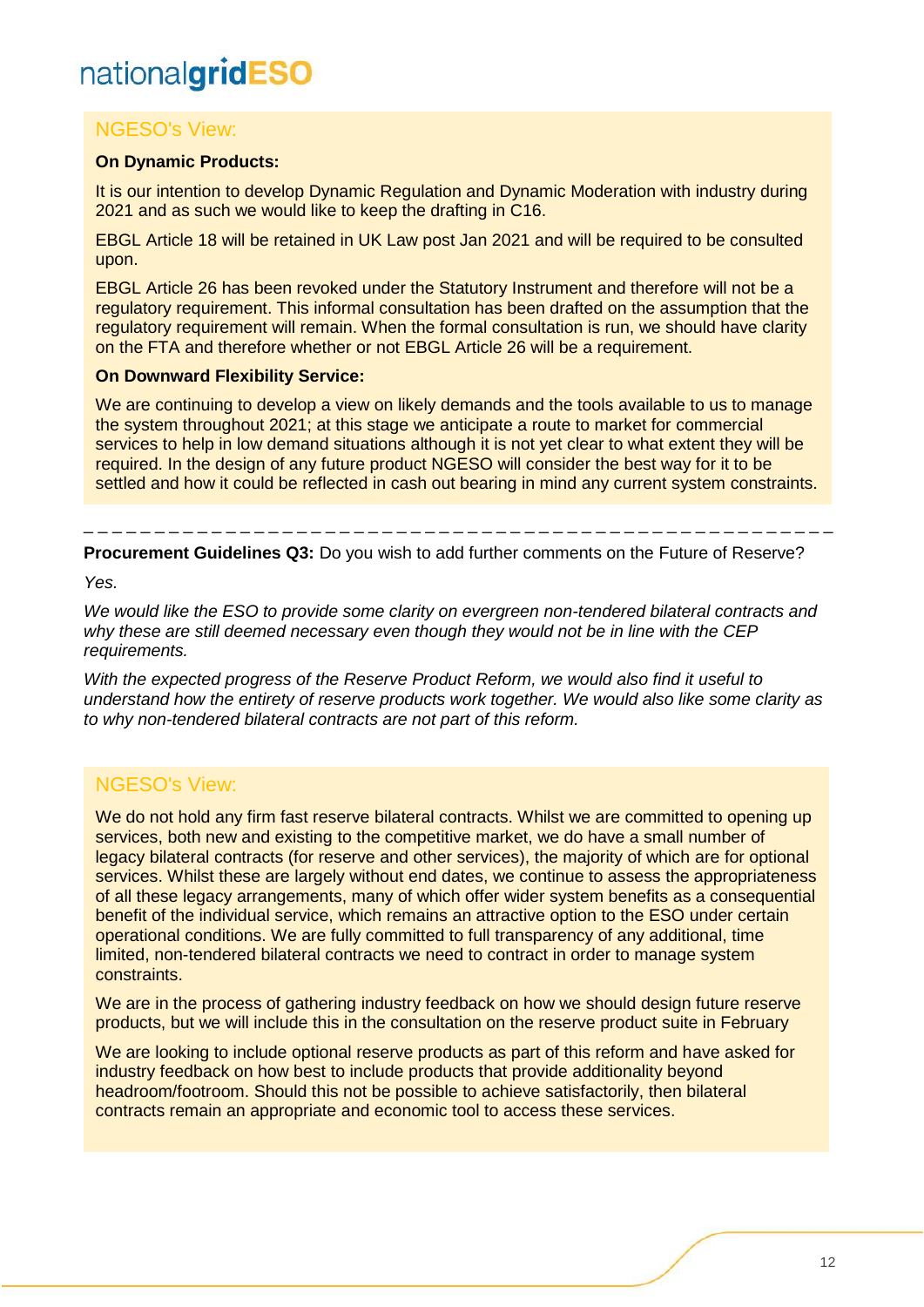**Procurement Guidelines Q4:** Do you find the Procurement Guidelines Report and MBSS useful? Can you provide examples of what you have used them for? Do you have any suggestions on improvements?

\_ \_ \_ \_ \_ \_ \_ \_ \_ \_ \_ \_ \_ \_ \_ \_ \_ \_ \_ \_ \_ \_ \_ \_ \_ \_ \_ \_ \_ \_ \_ \_ \_ \_ \_ \_ \_ \_ \_ \_ \_ \_ \_ \_ \_ \_ \_ \_ \_ \_ \_ \_ \_

*Yes, the MBSS is incredibly useful but its publication tends to be too slow to be utilised to inform any operational strategy. A more timely publication would make it more beneficial.*

#### NGESO's View:

Thank you for the response, we are pleased this data is useful. As you will likely know, the MBSS is created to meet the license obligation to report on the balancing services bought by ESO. The data required to prepare the report is only available at the end of the following month which is the driver for the publication timeline. However, as part of our forward plan deliverables and through our ambition to become a trusted partner we are committed to bringing greater transparency of our operational decision making. We are working on many areas where we can bring enhanced transparency and the ENCC Transparency Roadmap,

[https://www.nationalgrideso.com/our-strategy,](https://www.nationalgrideso.com/our-strategy) will give more information on the types of data flows that have been or are planned to be created.

\_\_\_\_\_\_\_\_\_\_\_\_\_\_\_\_\_\_\_\_\_\_\_\_\_\_\_\_\_\_\_\_\_\_\_\_\_\_\_\_\_\_\_\_\_\_\_\_\_\_\_\_\_\_\_\_\_\_\_\_\_\_\_\_\_\_\_\_\_\_\_\_\_\_\_\_\_\_\_

**2c) BSAD Q1:** Do you agree with National Grid ESO's view to not propose any changes at this present time? If not, please provide rationale.

*Not entirely: the BSAD should be amended to take into account the potential changes from all relevant pathfinder projects. We would like to understand why the ESO has mentioned only the constraint management pathfinder and the need to add Fast De-Load services to the BSAD statement; Why has the ESO not included the stability pathfinder?* 

#### NGESO's View:

We have only included the constraint management pathfinder to the draft BSAD statement as this is the only pathfinder from which we are procuring an active power service as opposed to Stability and Voltage which provide Short Circuit Level, Inertia or Reactive Power.

**BSAD Q3:** Would you like to propose any additional changes to the BSAD?

*No. We agree that any consequential changes of modification P399 should be reflected in the BSAD only once (and if) the mod is approved by Ofgem. The discussion within the working group is still ongoing and the implementation is not expected until November 2021.*

\_ \_ \_ \_ \_ \_ \_ \_ \_ \_ \_ \_ \_ \_ \_ \_ \_ \_ \_ \_ \_ \_ \_ \_ \_ \_ \_ \_ \_ \_ \_ \_ \_ \_ \_ \_ \_ \_ \_ \_ \_ \_ \_ \_ \_ \_ \_ \_ \_ \_ \_ \_ \_

#### NGESO's View:

NGESO currently does not believe a change would be required to the BSAD statement to accommodate P399. Page 18 Part C of the BSAD statement says *"BSAD will be submitted in accordance with section Q, Paragraph 6.3 of the Balancing and Settlement Code" we believe this to already be sufficient.*

\_\_\_\_\_\_\_\_\_\_\_\_\_\_\_\_\_\_\_\_\_\_\_\_\_\_\_\_\_\_\_\_\_\_\_\_\_\_\_\_\_\_\_\_\_\_\_\_\_\_\_\_\_\_\_\_\_\_\_\_\_\_\_\_\_\_\_\_\_\_\_\_\_\_\_\_\_\_\_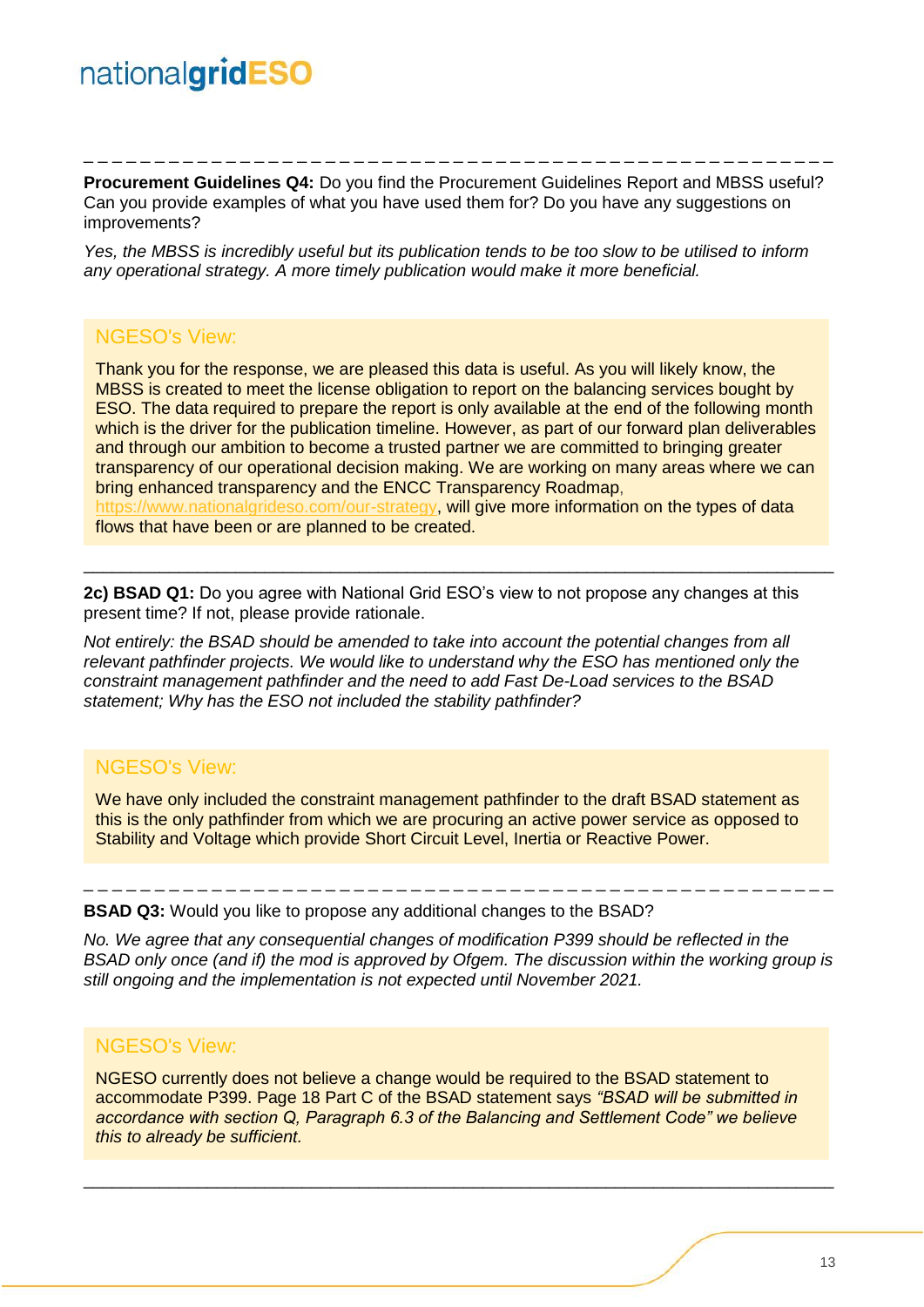2d) ABSVD Q1: Should BM DC providers be removed from providing ABSVD and why? Do you agree that the changes suggested regarding treatment of BM and Non BM Dynamic Containment in ABSVD? Please provide rationale

*Yes, we agree with the proposed change to allow BM DC providers to be removed from providing ABSVD. This would give them equal treatment with non-BM DC providers. If this is deemed the best available solution at this point in time, we would support that.* 

*We are sure the ESO has already taken into account the consequence that this change would likely be deemed not in line with the solution of P354 and the intention of that mod. However, it might be helpful to clarify that the impact of excluding BM providers from ABSVD methodology for DC, in the same way that non-BM providers are, would not be material: low frequency services involve very little output and, in the case of DC, the export from batteries is negligible.* 

*We also do not see this as a big issue because DC is still in the soft launch phase and it is not a fully-fledged market yet. We think that the issue of equal treatment between BM and non-BM providers might get solved once the full product will be rolled out in 2021 i.e. with the procurement of both low and high frequency response.*

#### NGESO's View:

After careful review NGESO is recommending leaving BM DC providers in ABSVD, we believe that removing them would make us non-compliant against P354. It would also Introduce an inconsistency in the approach for Response Services for BM units as Mandatory and FFR under the monthly tender and Weekly Auction are subject to ABSVD, we are also waiting on the outcome of modification P412 which is attempting to address the inconsistency that exists.

Additionally one of the primary drivers for the removal of BM DC providers from ABSVD is due to the fact currently they are only providing low frequency, however we believe they will be providing high frequency in the future and we anticipate that would close a large part of the distortion.

**ABSVD Q3:** Do you have any other comments in relation to the changes proposed to the ABSVD? Or any additional changes you would like to see?

\_ \_ \_ \_ \_ \_ \_ \_ \_ \_ \_ \_ \_ \_ \_ \_ \_ \_ \_ \_ \_ \_ \_ \_ \_ \_ \_ \_ \_ \_ \_ \_ \_ \_ \_ \_ \_ \_ \_ \_ \_ \_ \_ \_ \_ \_ \_ \_ \_ \_ \_ \_ \_

*We noticed that the early industry feedback included a recommendation for the ESO to consider how to reflect the volumes of all providers fairly in cash-out. We do not understand the scope of this feedback as, for instance, FFR volumes are not included into cash-out as there is no price associated to that service. Therefore, we are not sure we understand how DC volumes would be accounted for. A clarification on the ESO's view on this would be welcome.*

#### NGESO's View:

FFR volumes are subject to ABSVD, NGESO will look to work with Sembcorp to understand this point further.

#### **3.** Ofgem Early Comments

Ofgem also raised some points with NGESO for consideration through a teleconference, we believe most of the responses above cover off the relevant topics outside of housekeeping changes. NGESO felt there were two further points are worth clarifying.

\_\_\_\_\_\_\_\_\_\_\_\_\_\_\_\_\_\_\_\_\_\_\_\_\_\_\_\_\_\_\_\_\_\_\_\_\_\_\_\_\_\_\_\_\_\_\_\_\_\_\_\_\_\_\_\_\_\_\_\_\_\_\_\_\_\_\_\_\_\_\_\_\_\_\_\_\_\_\_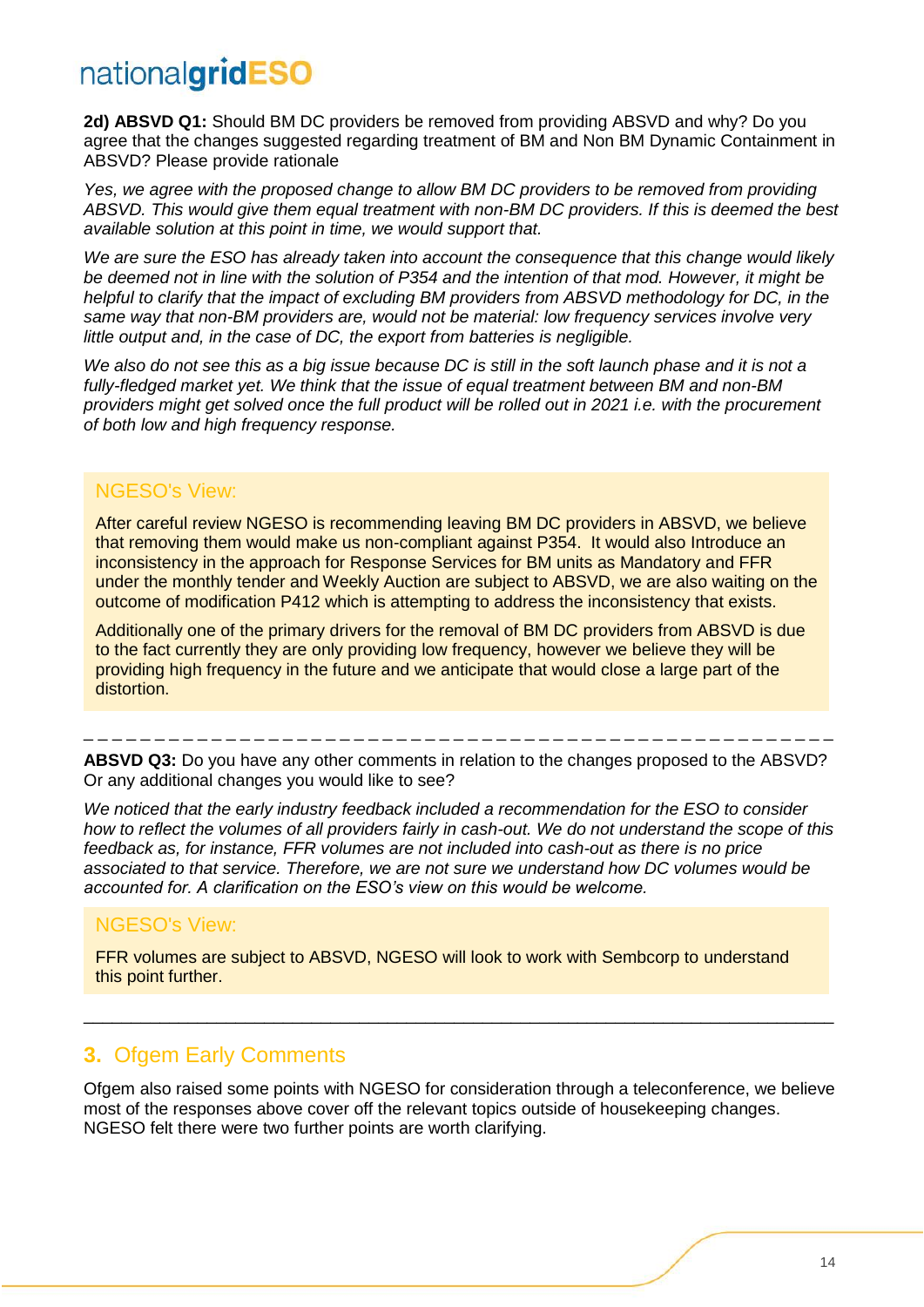#### *Procurement Guidelines Report*

*Ofgem have made some suggestions on additional items for consideration into the procurement guidelines report*

- *1. Include a comparison of the procured services versus the utilised services for each product (and some narrative of why they differed, particularly if trends [e.g. continual over- or underprocurement] are identified).*
- *2. Include a breakdown of the technology types procured for each product*

#### NGESO's View:

We will take the request internally and think about how we could approach this, it would also be good to get industries views on if this would be useful as well as potentially building on the back of Ofgem's suggestion to request more items.

#### *Pathfinder Project*

*How will the ESO compare commercial solutions with regulated asset build and then find the most economic solutions?*

#### NGESO's View:

As part of our Network Development Roadmap we are developing services through pathfinder projects to allow us to compare commercial solutions with regulated asset build and find the most economic solution ahead of this new approach being included in the Network Options Assessment (NOA) methodology. The assessment of solutions for these services will be carried out using the assessment methodology as set out in the respective Pathfinder, with the overall aim of selecting solutions that enable the safe and secure operation of the electricity system at the lowest cost to consumers.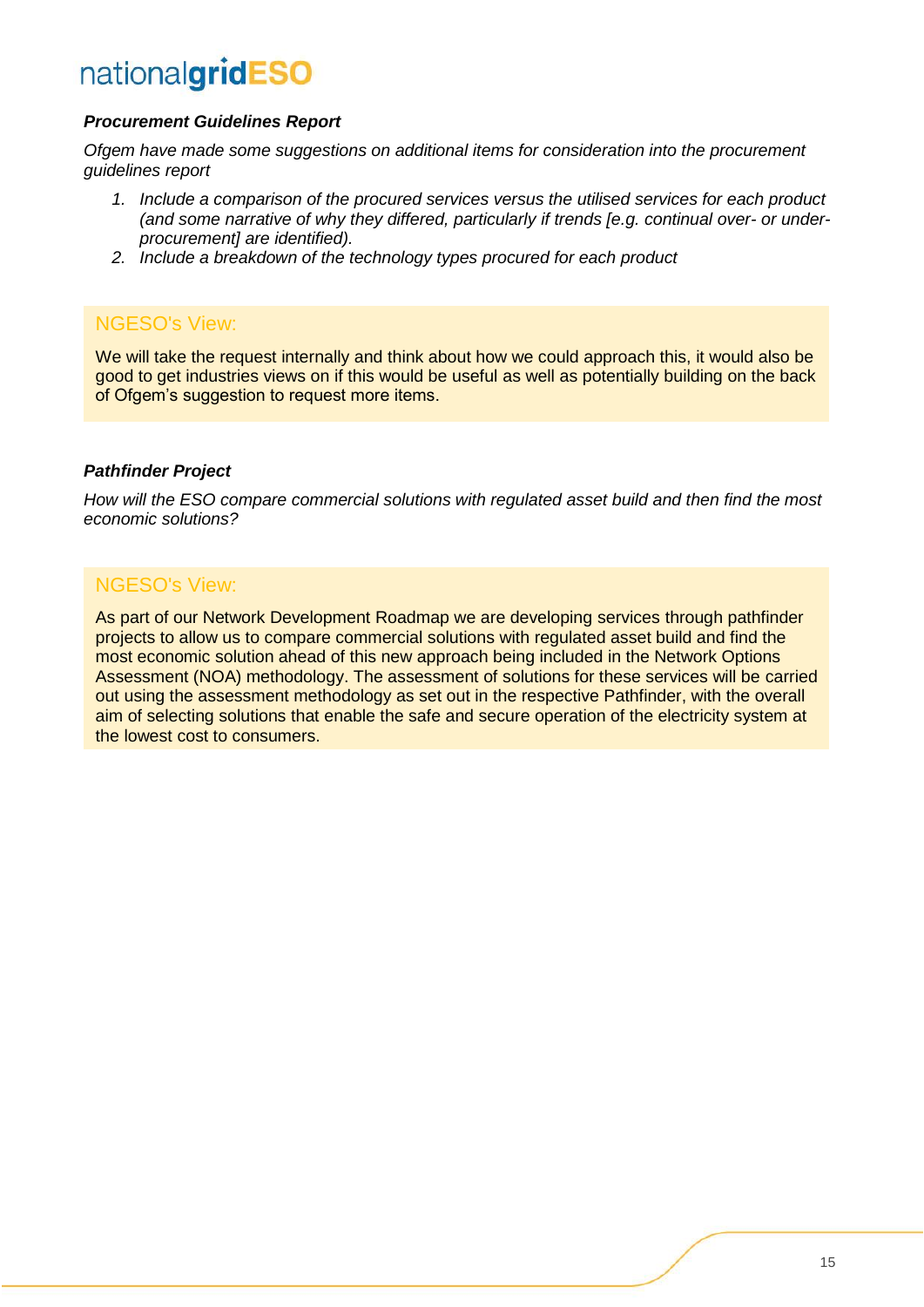## **Review of Suggested Changes**

Below is a high-level overview of the changes the ESO will now look to make to the C16 Statements for the year 2021/22, these are not the final changes this consultation is to allow industry to offer any further rationale for or against the changes, before we submit our position to Ofgem on the 15<sup>th</sup> Feb 2021.

### **Proposals for the Procurement Guideline Review 2020-21**

The Procurement Guidelines set out the kinds of Balancing Services which we may be interested in purchasing, together with the mechanisms by which we envisage purchasing such Balancing Services. It acts as a generic statement of the procurement principles we expect to follow. The amendments proposed for 2020-21 are:

- **Version Control**
- Housekeeping
- Amendments to the STOR section
- Amendments to Fast Reserve section
- Amendments to include Dynamic Products
- Amendments to include a Downward Flexibility Service
- Thoughts on Reserve Products Reform for 2022

|  |  |  | The proposed changes being made to Procurement Guidelines are detailed in Table 1 below: |
|--|--|--|------------------------------------------------------------------------------------------|
|  |  |  |                                                                                          |

| ID  | <b>Section</b>                                                    | Page<br>number(s) | Overview of Proposed changes to wording                                     |
|-----|-------------------------------------------------------------------|-------------------|-----------------------------------------------------------------------------|
| 1.1 | <b>Version Control</b>                                            | $1 - 3$           | Updating version in the version text box                                    |
| 1.2 | Housekeeping                                                      | $1 - 3$           | Dates amended                                                               |
| 1.3 | Amendments to the<br><b>STOR</b> section                          | 17                | Amendments to Part C section 2.1                                            |
| 1.4 | Amendments to Fast<br>Reserve section                             | 17                | Amendments to Part C section 2.1                                            |
| 1.5 | Amendments to<br>include a Dynamic<br>products                    | 19                | Amendments to Part C section 2.1 to include<br>dynamic containment service  |
| 1.6 | Amendments to<br>include a Downward<br><b>Flexibility Service</b> | 19                | Amendments to Part C section 2.1 to include<br>Downward Flexibility Service |

### **1.3 - Draft text change for STOR**

"Short-term Operating Reserve (STOR) allows us to have extra power in reserve for when we need it through an increased output from generation or a reduction in consumption from demand sources. It helps us meet extra demand at certain times of the day or if there's an unexpected drop in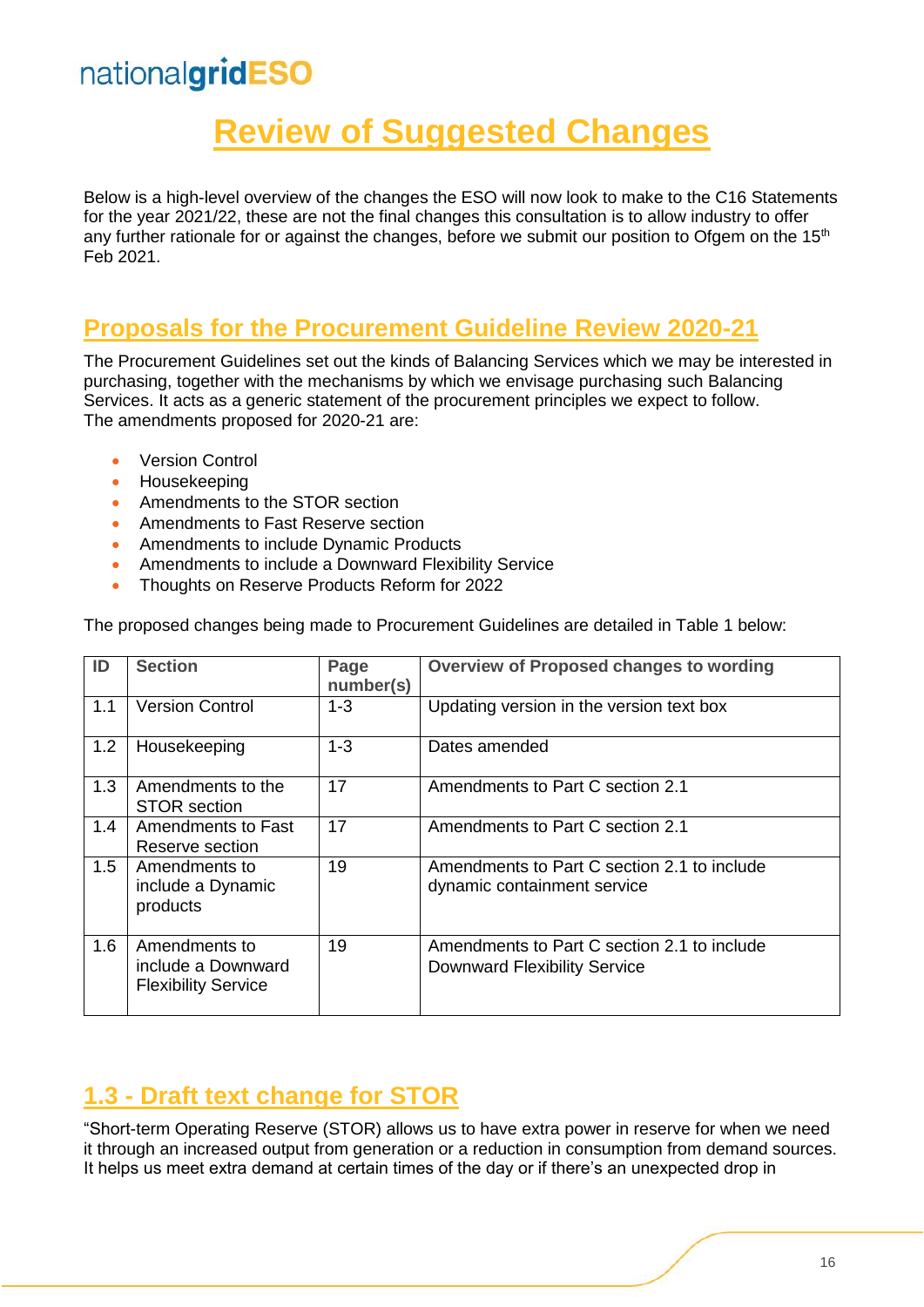generation. The requirement for STOR is dependent upon the demand profile at any time. The STOR product **year starts in April, and** is split into six seasons, which specify the Availability Windows where STOR is required each day. STOR is procured on a daily basis for the next day through daily auctions, starting in April 2021. You can find more detail about STOR, and the timetable for future tenders, on our website at www.nationalgrideso.com. Look under Balancing services, and then Reserve services."

### **1.4 - Draft text change for Fast Reserve**

"Fast Reserve provides the rapid and reliable delivery of active power through an increased output from generation or a reduction in consumption from demand sources, following receipt of an electronic dispatch instruction from NGESO. Fast Reserve service must commence within two minutes following instruction, at rates of 25MW or greater per minute and providing a minimum of 25MW. NGESO currently breaks down the Fast Reserve into **three** two categories: Firm Fast Reserve, Optional Fast Reserve for BM and Non-BM suppliers, and non-tendered Fast Reserve. You can find more detail about Fast Reserve on our website at www.nationalgrideso.com. Look under Balancing services, and then Reserve services."

### **1.5 - Addition of Dynamic Containment**

#### *"Dynamic Containment*

*Dynamic Containment (DC) is designed to operate post-fault, i.e. for deployment after a significant frequency deviation in order to meet our most immediate need for faster-acting frequency response. Dynamic Containment will be procured on a daily basis.*

*For further information on how to get involved please visit:*

*[https://www.nationalgrideso.com/industry-information/balancing-services/frequency-response](https://www.nationalgrideso.com/industry-information/balancing-services/frequency-response-services/dynamic-containment?overview)[services/dynamic-containment?overview"](https://www.nationalgrideso.com/industry-information/balancing-services/frequency-response-services/dynamic-containment?overview)*

#### *Potential for further Dynamic Products*

*In the future, the ESO aims to deliver a new suite of faster-acting frequency response services (Dynamic moderation and Dynamic regulation) to support our operations as the electricity system is decarbonised and to ensure that these new services enable a level playing field for all technologies. Dynamic Containment is the first of our new end-state services that we will be releasing to mitigate this risk, as with Dynamic Containment this service will be procured on a daily basis.* 

### **1.6 - Addition of a Downward flexibility product**

#### *"Potential Downward Flexibility Service*

*We are continuing to develop a view on likely demands and the tools available to us to manage the system throughout 2021; at this stage we anticipate a route to market for commercial services to help in low demand situations although it is not yet clear to what extent they will be required."*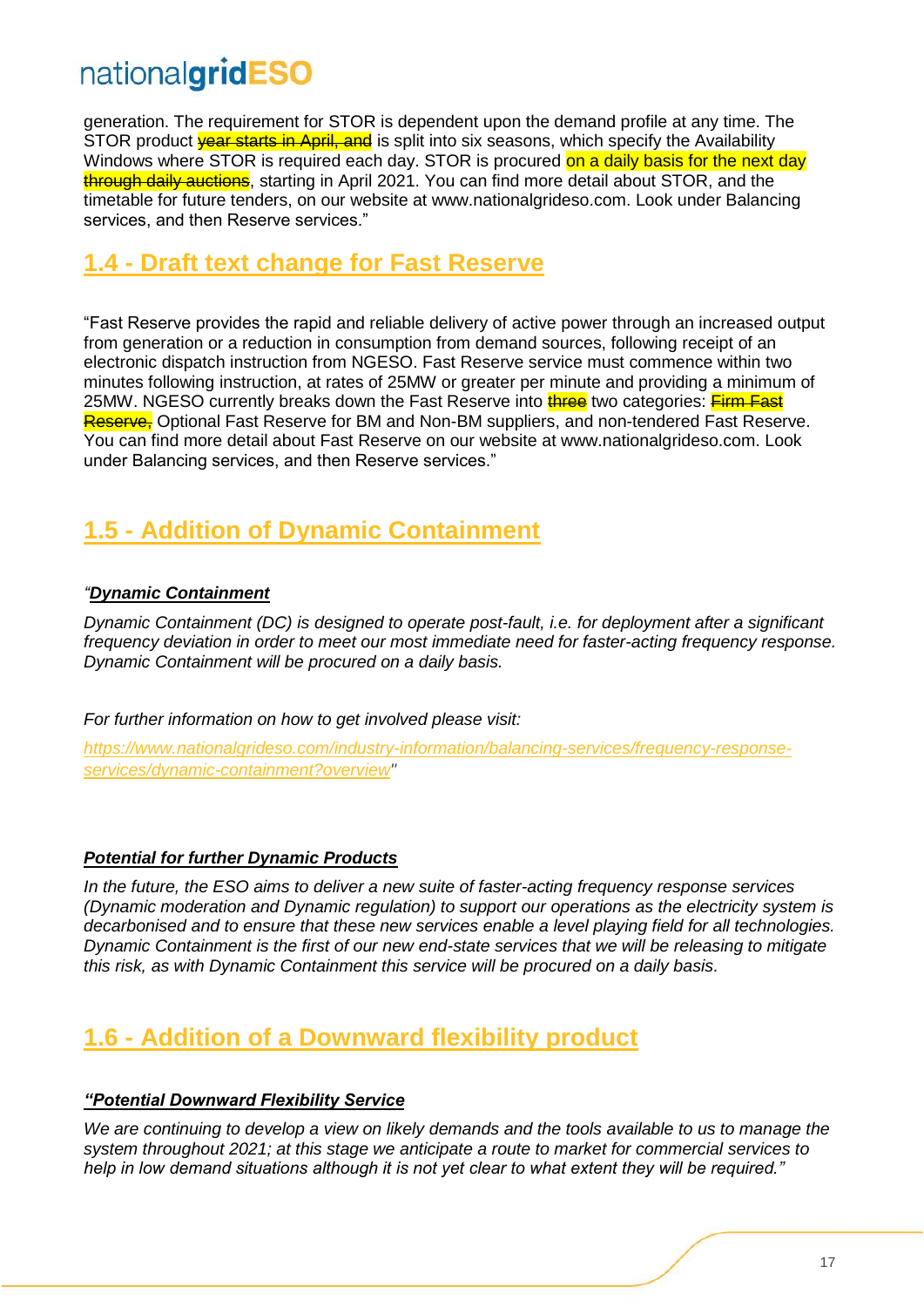### **Proposals for the BPS Review 2020-21**

The Balancing Principles Statement defines the broad principles of when and how we will use balancing services and other balancing actions to manage the system.

The amendments proposed are:

- Version control
- Housekeeping

The proposed changes being made to BPS are detailed in Table 2 below:

| ID  | <b>Section</b>  | Page<br>number(s) | Proposed changes to wording              |
|-----|-----------------|-------------------|------------------------------------------|
|     | Version control | $1 - 3$           | Updating version in the version text box |
| 1.2 | Housekeeping    | $1 - 3$           | Dates amended                            |

No further changes have been recommended or suggested in terms of the BPS statement or report review from either the industry forum or the early consultation.

### **Proposals for the BSAD Review 2020-21**

This document sets out the Balancing Services Adjustment Data methodology. It sets out the information on relevant balancing services that will be taken into account when determining the imbalance price.

The amendments proposed are:

- Version Control
- House Keeping
- Consequential changes of modification P399

The proposed changes being made to BSAD are detailed in Table 3 below:

| ID  | <b>Topic</b>                                     | Page<br>number(s) | <b>Section and Overview</b>                                                                                                                                                                                                                                                |
|-----|--------------------------------------------------|-------------------|----------------------------------------------------------------------------------------------------------------------------------------------------------------------------------------------------------------------------------------------------------------------------|
| 1.1 | <b>Version Control</b>                           | $1 - 3$           | Updating version in the version text box                                                                                                                                                                                                                                   |
| 1.2 | House Keeping                                    | $1 - 3$           | Dates amended                                                                                                                                                                                                                                                              |
| 1.3 | Consequential<br>changes of<br>modification P399 | 18                | We do not think any changes are required to Part C<br>section 1 of the BSAD as they are covered by "BSAD<br>will be submitted in accordance with section Q.<br>Paragraph 6.3 of the Balancing and Settlement<br>Code"                                                      |
| 1.4 | <b>Pathfinder Changes</b>                        | 11                | We believe changes may be required to the BSAD<br>statement to account for Fast De-Load services<br>under Part B section 2.1. At this time, no draft text<br>change has been made. However we will be<br>submitting them to Ofgem for review in the report in<br>February. |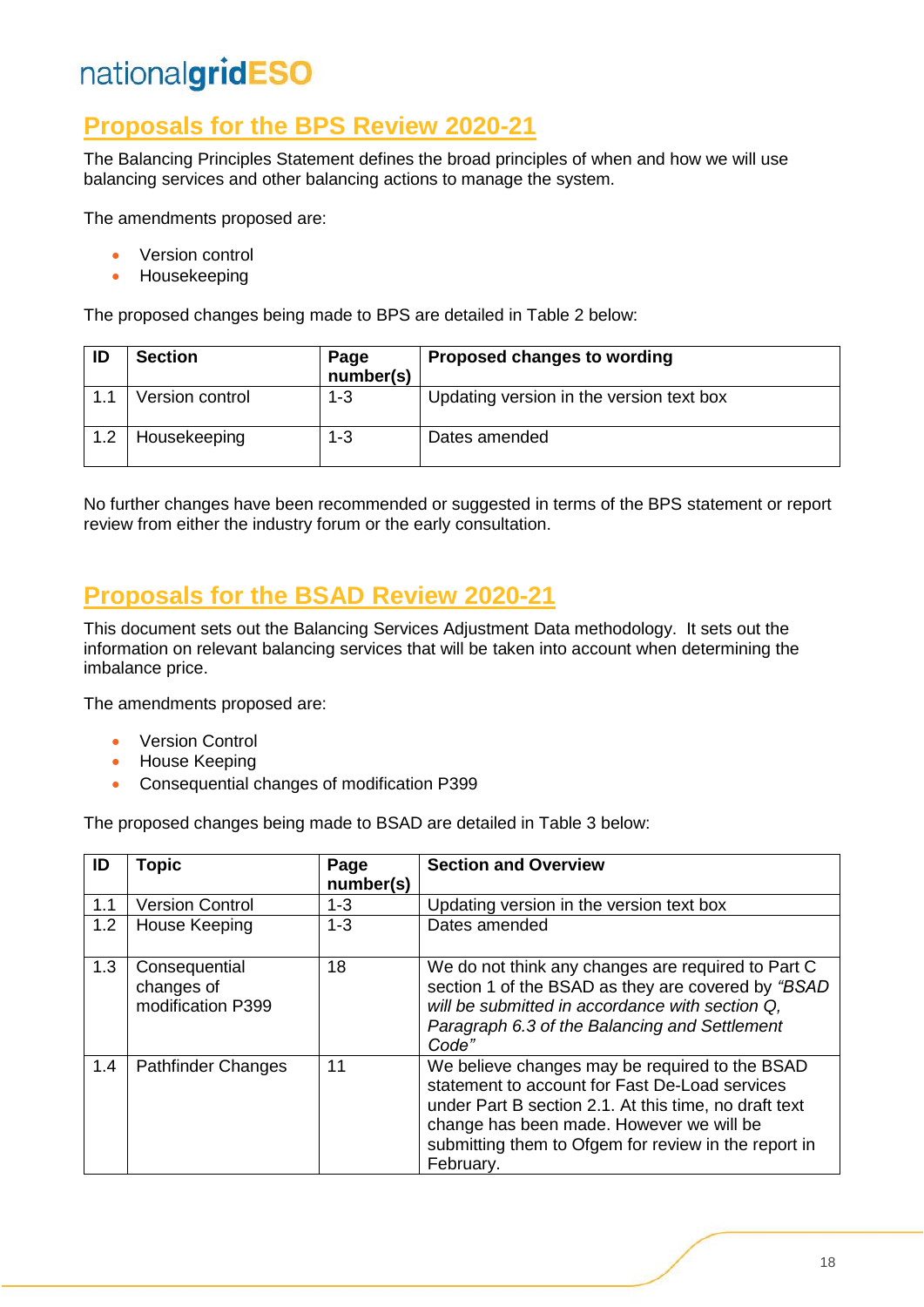### **Proposals for the ABSVD Review 2020-21**

The Applicable Balancing Services Volume Data methodology set out the information on Applicable Balancing Services that will be taken into account for the purposes of determining imbalance volumes.

The amendments proposed are:

- Version Control
- Housekeeping
- Consequential Changes from Modification P412

The proposed changes being made to ABSVD are detailed in Table 4 below:

| ID  | <b>Topic</b>                                              | Page           | <b>Section and Overview</b>                                                                                                                                                                            |
|-----|-----------------------------------------------------------|----------------|--------------------------------------------------------------------------------------------------------------------------------------------------------------------------------------------------------|
|     |                                                           | number(s)      |                                                                                                                                                                                                        |
| 1.1 | <b>Version Control</b>                                    | $1 - 3$        | Updating version in the version text box                                                                                                                                                               |
| 1.2 | Housekeeping                                              | $1 - 3$        | Dates amended                                                                                                                                                                                          |
| 1.3 | Consequential<br>Changes from<br><b>Modification P412</b> | <b>Unknown</b> | Unknown details at this time however this will be<br>contained within the modification P412 documents<br>and any change will apply upon the approval of the<br>implementation date of the modification |
| 1.4 | <b>BM Dynamic</b><br>Containment                          | $8 - 9$        | Section 1.2                                                                                                                                                                                            |

### **1.4 Additional Text regarding BM Dynamic Containment**

"Dynamic Containment (BM Only) - Utilisation volumes will be determined in accordance with system frequency and the characteristic of the response service. Non-BM providers will not be calculated under ABSVD."

### **Proposals for the SMAF Review 2020-21**

The System Management Action Flagging (SMAF) methodology sets out the means which NGESO will use to identify balancing services that are for system management reasons. The amendments proposed are:

- Version control
- Housekeeping
- Review of the SMAF Report

The proposed changes being made to SMAF are detailed in Table 5 below:

| ID          | <b>Section</b>  | Page<br>number(s) | Proposed changes to wording              |
|-------------|-----------------|-------------------|------------------------------------------|
|             | Version control | $1 - 3$           | Updating version in the version text box |
| $1^{\circ}$ | Housekeeping    | 1-3               | Dates amended                            |

No further changes have been recommended or suggested in terms of the SMAF statement or report review from either the industry forum or the early consultation.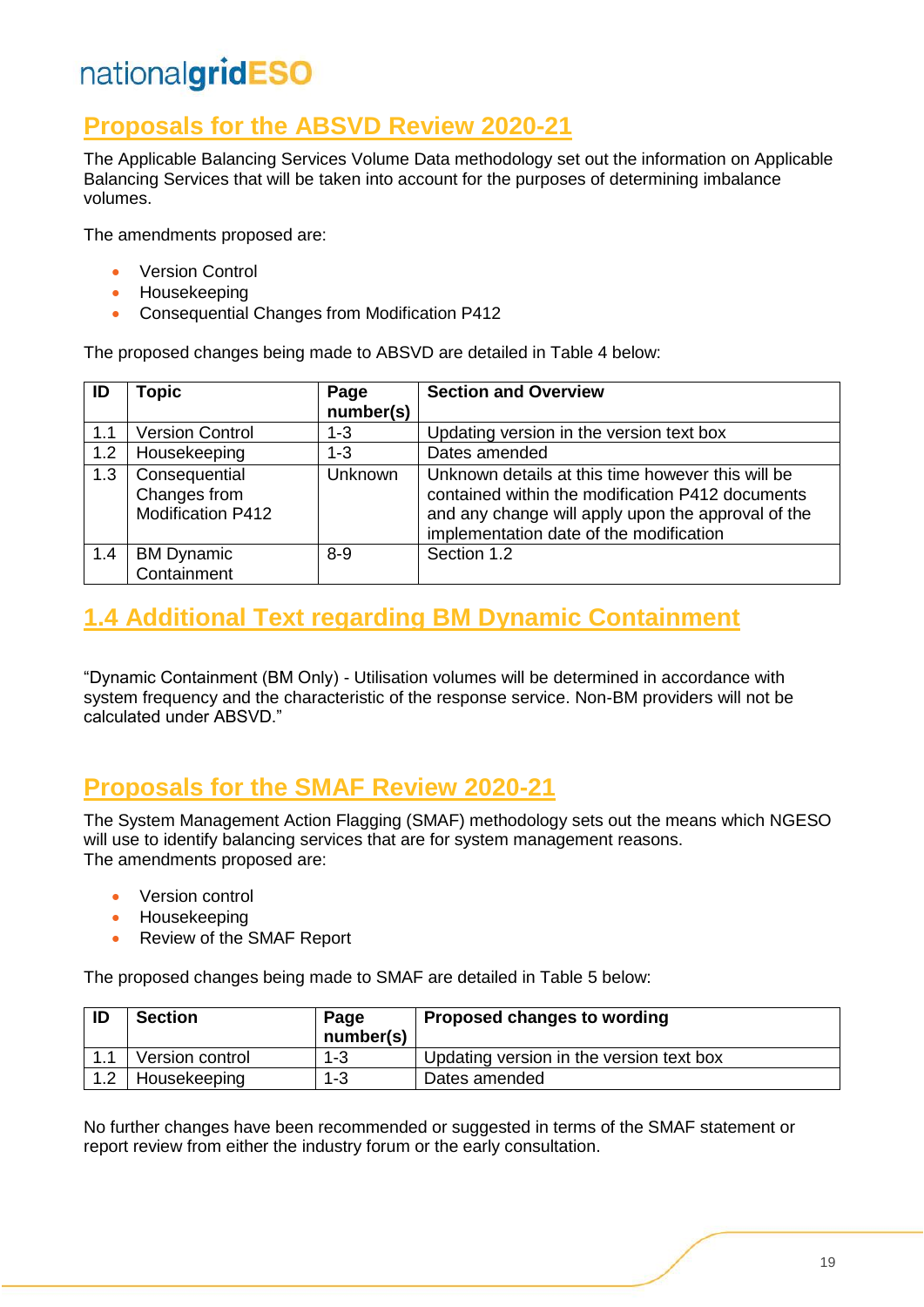## **The Consultation**

### **The Questions**

We now invite industry to provide further feedback on the changes proposed to the C16 statements as part of the 2020-21 annual review process. The consultations questions are summarised below are also summarised in within the response proforma in Appendix A.

#### Early Consultation

1) Do you agree with NGESO's views in responses to the Early consultation? Please provide rationale

#### Procurement Guidelines

- 1) Do you agree with the proposed changes to the Procurement Guidelines? Please provide any rationale
- 2) Are there any further changes you believe need to be made to the Procurement Guidelines for April 2021? Please provide rationale

#### **BPS**

- 1) Do you agree with the proposed changes to the BPS? Please provide any rationale
- 2) Are there any further changes you believe need to be made to the BPS for April 2021? Please provide rationale

#### **BSAD**

- 1) Do you agree with the proposed changes to the BSAD? Please provide any rationale
- 2) Are there any further changes you believe need to be made to the BSAD for April 2021? Please provide rationale

#### ABSVD

- 1) Do you agree with the proposed changes to the ABSVD? Please provide any rationale
- 2) Are there any further changes you believe need to be made to the BSVDs for April 2021? Please provide rationale

#### SMAF

- 1) Do you agree with the proposed changes to the SMAF? Please provide any rationale
- 2) Are there any further changes you believe need to be made to the SMAF for April 2021? Please provide rationale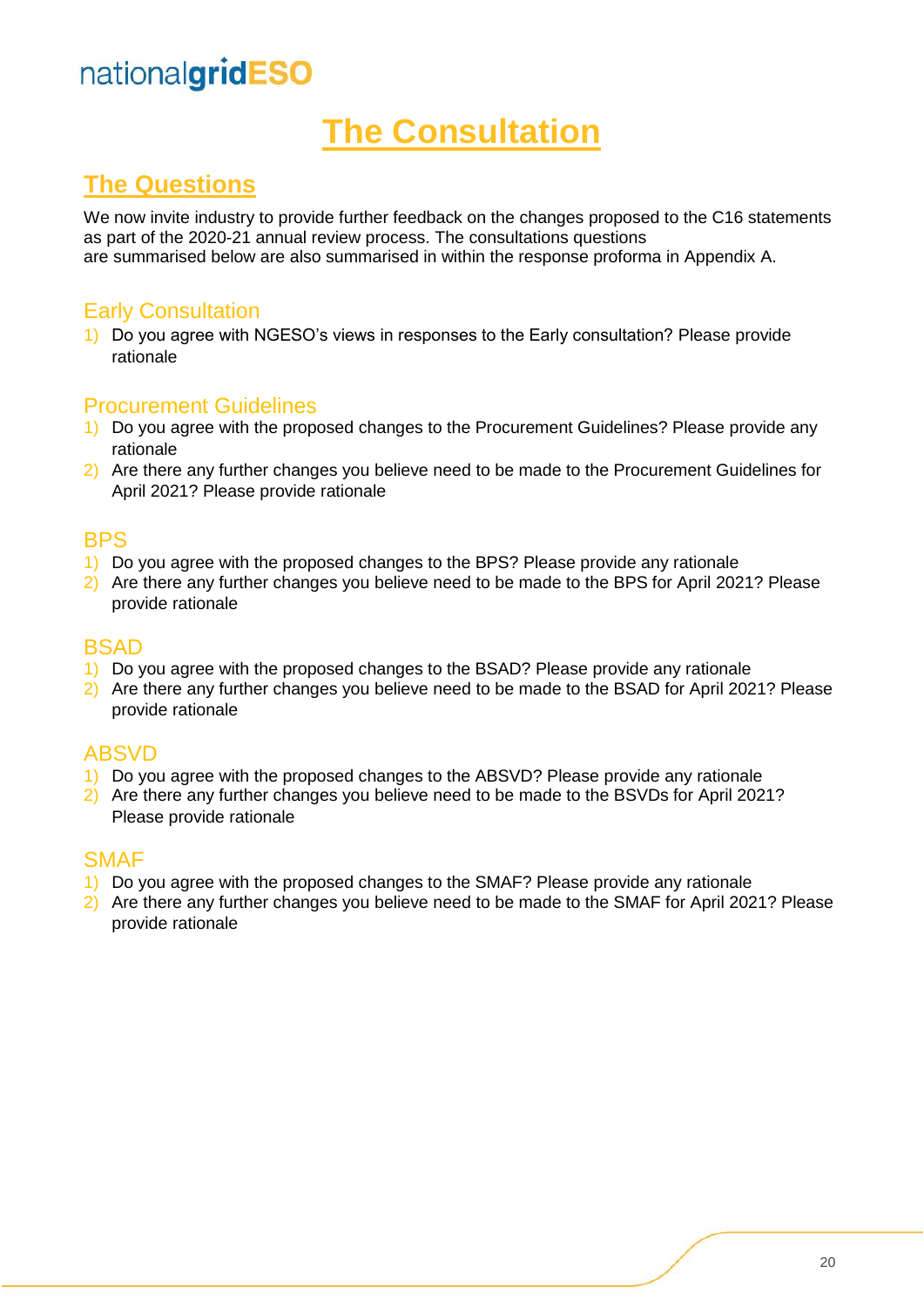### **How to Respond**

Responses should be submitted by replying to the consultation questions within the response proforma, attached as Appendix A and e-mailing the completed proforma to:

[balancingservices@nationalgrideso.com](mailto:balancingservices@nationalgrideso.com)

(Please ensure there is an "s" at the end of balancing services, as there have been issues of the "s" not populating when clicking on the hyperlink).

If you do not wish any elements of your response to be made publicly available, please mark these as confidential.

Responses should be returned no later than close of play 8<sup>h</sup> February 2021**.**

Following the closure of the consultation, NGESO will review all feedback and submit a report to Ofgem on the 15<sup>th</sup> February 2021 where Ofgem will have 28 days to review and feedback on any further changes they may wish to see.

If Ofgem do not wish to make further amendments the statements will go live on 1<sup>st</sup> April 2021 on the NGESO website